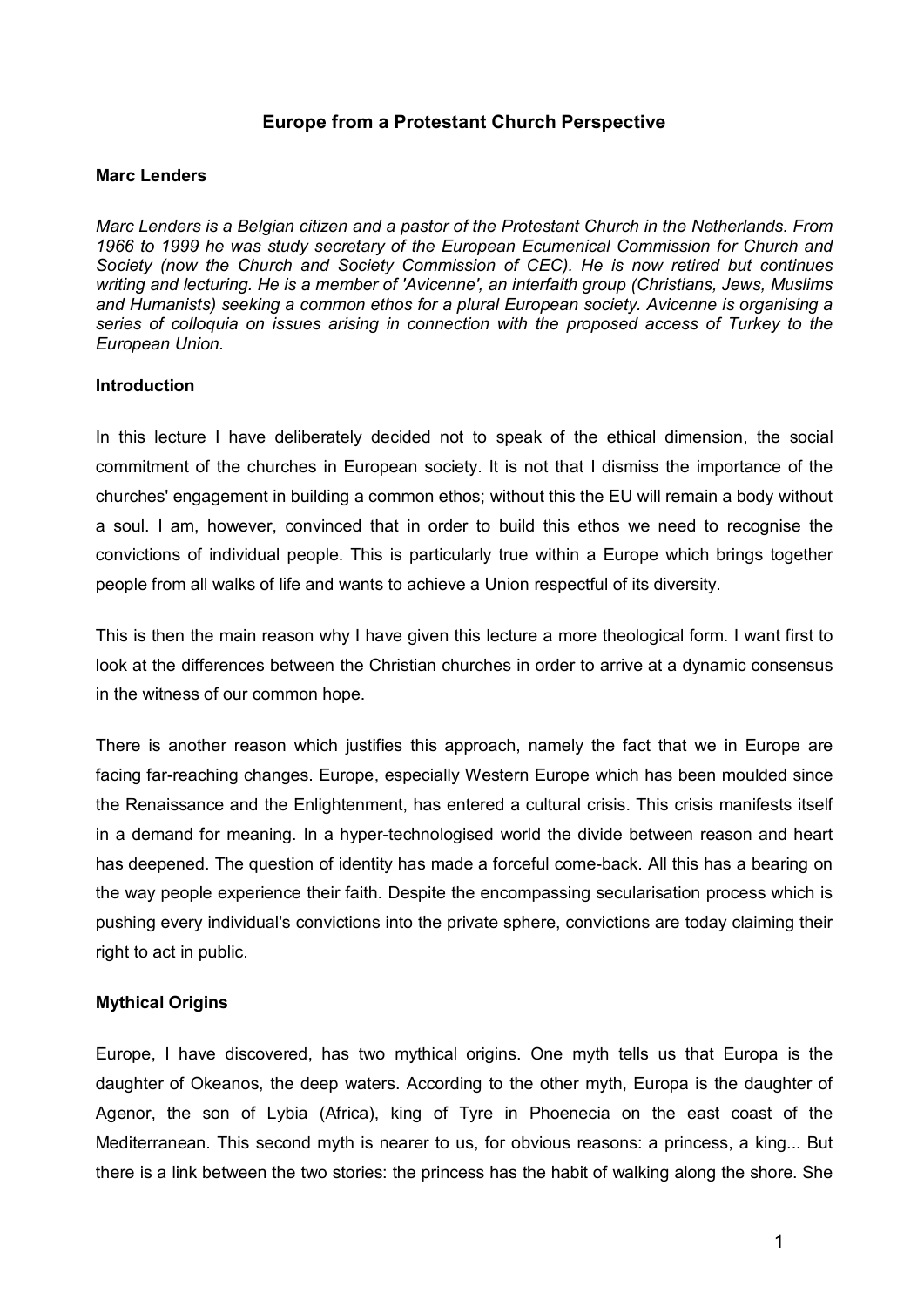is fascinated by the sea: perhaps a reminiscence of her affiliation to Okeanos? Anyway, she cannot keep away from the wide horizon which the sea offers her. She is waiting for something to happen. Zeus spots the attractive princess from Olympus. In order to seduce her he metamorphoses himself into a white bull. Europa's inquiring mind brings her nearer to the metamorphoses himself into a white bull. Europa's inquiring mind brings her nearer to the<br>apparently placid animal. Trustfully she seats herself on the back of the bull. Then the bull rushes into the sea and brings Europa to Crete, where from now on she will be kept hidden from the outside world. Despite all the efforts of her father Agenor, who will command his wife and children to bring her back, she will never be found again.

As heirs of the Enlightenment we have become blind to the richness of meaning that myths conceal. We cannot square them with human reason, which we have entrusted with the power of conceal. We cannot square them with human reason, which we have entrusted with the power of<br>defining what is true or false, right or wrong. Today, having paid a costly human price, we have become more critical of this absolutisation of human reason, recognising that philosophers have not been able to cope with the question of the origin of evil, and myths are gaining momentum.

Considering the myth of Europa, we discover that it contains a variety of symbols. Reason alone cannot comprehend their full meaning, but they can help us in our efforts to get a grip on the concept of Europe which time and again evades every effort to define it in a rational way. First, Europa came from a place outside our present EU boundaries; she is of Asian and African extraction. Second, she is attracted by the unknown. Third, Zeus kidnaps her and hides her in Crete: Europa, the traveller, is lost. Only Zeus knows where she is, and he is moulding her according to his own desires. Europa's many expectations have come to a standstill.

The symbolic material of this myth thus helps us to discover the two sides of Europe: on the one hand, the traveller, the stranger, the pilgrim, who is coming to us; on the other hand, a Europe hand, the traveller, the stranger, the pilgrim, who is coming to us; on the other hand, a Europe<br>which has become self-centred, tempted, as the result of a biased perspective - Crete is not a which has become self-centred, tempted, as the result of a biased perspective - Crete is not a<br>large island - to reduce the rest of the world to her own image. Europe's history has developed along those two antagonistic lines.

## **Christian Origins**

If we look at the origins of the Christian faith in Europe we discover an interesting parallel with the story of Europa. This time the hero is a man who is a mixture of Jewish background and Roman citizenship. Paul started his second missionary journey in what is now Turkey, going systematically from town to town. Luke, the reporter, tells us that '*they travelled through the Phrygian and Galatian region, because they were prevented by the Holy Spirit from delivering the message in the province of Asia; and when they approached the Mysian boarder they tried to enter Bithynia; but the Spirit of Jesus would not allow them, so they skirted Mysia and reached*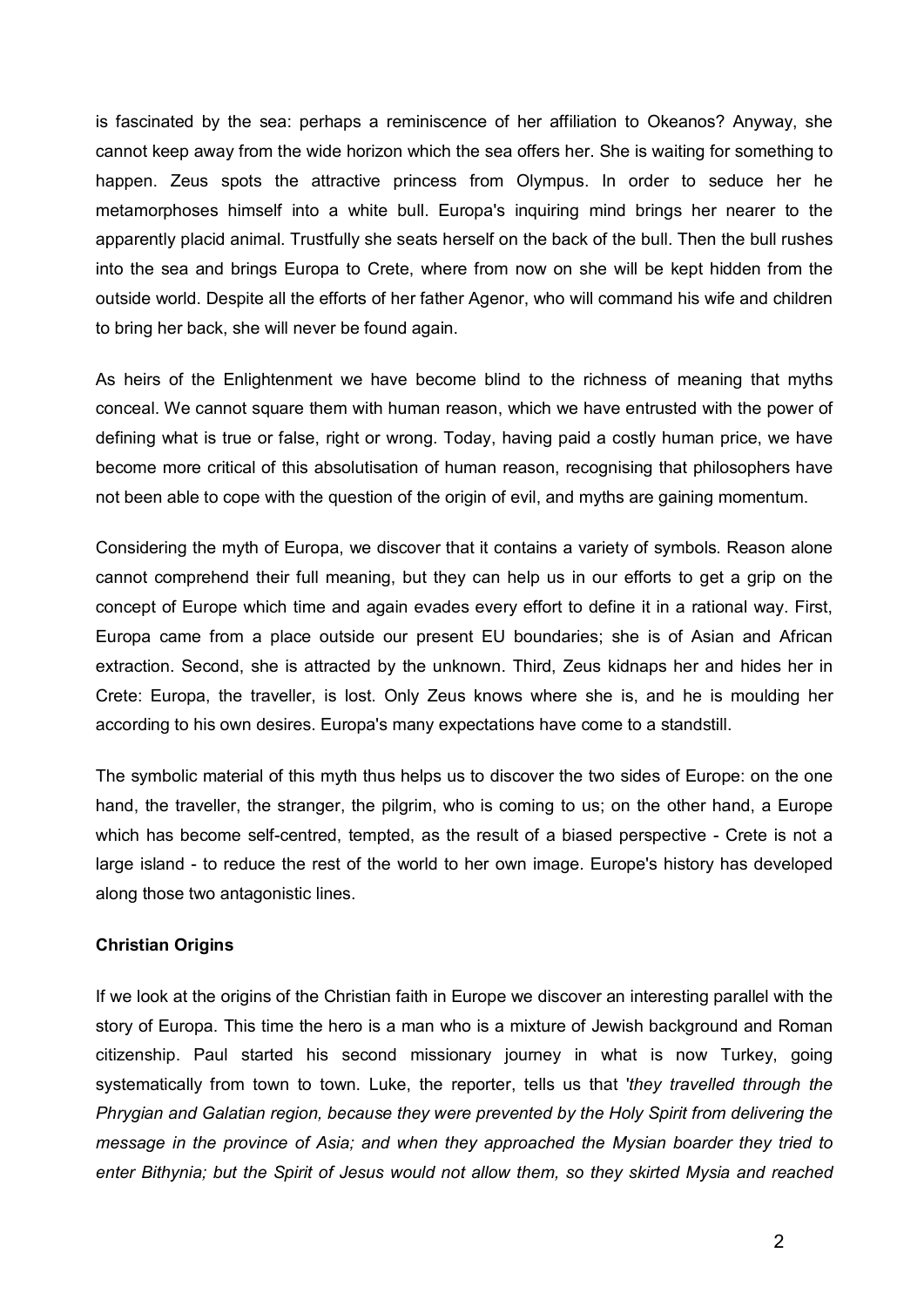*the coast at Troas'* (Acts 16: 6-8). The following night Paul receives an explanation in a vision: a *the coast at Troas'* (Acts 16: 6-8). The following night Paul red<br>Macedonian - that is, a European - wants him to come over.

This also, in many ways, is a fascinating story.

First, it reminds us that the Christian faith is a transnational and transcultural reality. As Christians in Europe who on many occasions in our long history have equated Christianity and Europe, we should be conscious of this ambivalent heritage. Even today the concept of a 'Christian Europe' influences the perspective of many of us. It plays its today role in negative attitudes to Turkey's possible membership of the EU. Here Europe is confronted in a new and unexpected way with an old question which for so long it has refused to answer unequivocally: the question of its identity.

There is a second point. For the reader of the book of Acts, the intention of its author is clear: on their various journeys, Paul and his colleagues are not alone. A mysterious dialogue is going on, all the time, between Paul and his invisible mentor. Paul is not a puppet, blindly obeying some superior force: the unfolding of his journeys give evidence of a strategic mind. But neither is he a<br>superior force: the unfolding of his journeys give evidence of a strategic mind. But neither is he a prisoner of his own decisions: fully committed to matching the contingencies of human life, he remains receptive. The episode of the man from Macedonia has captured the imagination of the churches in Europe. Does this story not corroborate the primary and central role the churches in Europe were called to play in the world? Europe had been chosen, with Rome as focal point. This interpretation is a good example of how a Bible text can be used to legitimise an ideology with its political components. I believe that we are on safer ground if we see this text as part of the *cantus firmus* (undertone) which runs through all biblical stories. The obstacles with which Paul is confronted are in line with Jacob's struggle with the angel; they echo the colourful story of Balaam riding on his donkey and an angel barring his way (Numbers 22). The holy scriptures speak of a God who is beyond man's understanding, and of a world which is fully wordly. Between these two poles a tension exists; revelation is the place where the two poles meet, and although theologicaly we restrict the word 'incarnation' to mean the mystery of the embodiment of God in .<br>theologicaly we restrict the word 'incarnation' to mean the mystery of the em<br>Christ, I think that there is a relationship between revelation and incarnation.

I imagine that some of you are surprised that I decided to introduce this lecture on the topic 'Faith in Europe' by referring to the myth of Europa and to Paul's experiences with a mysterious persuader. There are various reasons why I did so.

I have already mentioned the first reason. The two stories point to the fact that Europe is larger than the EU; Europa and the Christian faith both came from regions which were part of Europe during the Greek and Roman period. I welcome the decision, taken on 3 October 2005, after 40 years, to start the negotiation process which will eventually lead to EU membership for Turkey.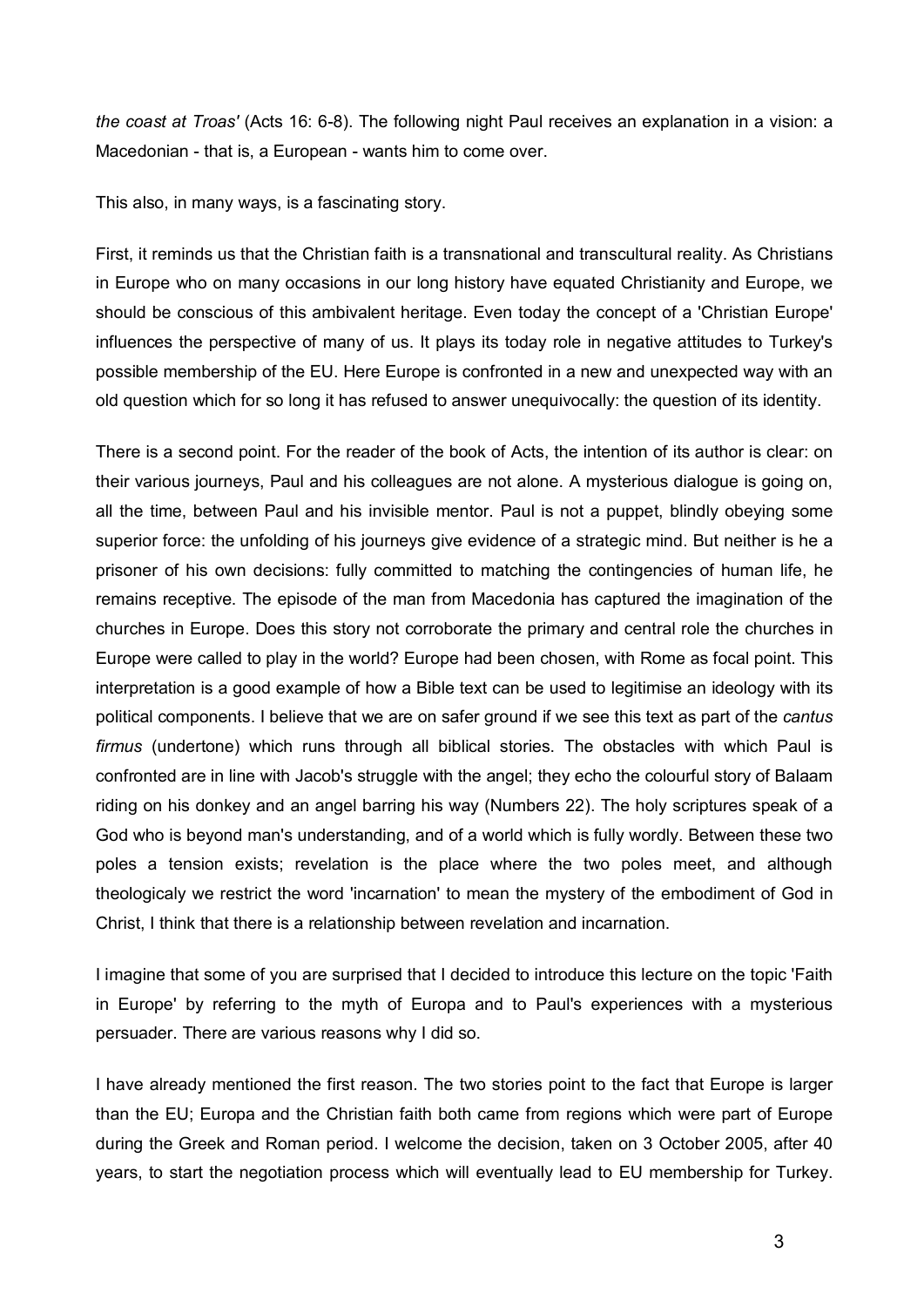This is a great challenge to the EU to seize an opportunity to put into practice the universal values it claims to defend and propagate. Clearly there is still a long way to go: there is a widespread negative attitude to Turkey's membership among the citizens of most of the EU widespread negative attitude to Turkey's membership among the citizens of most of the EU<br>member-states. Interestingly, though, we are back to the situation that prevailed at the beginning of the EU. At that time the primary reason for the agreement on coal and steel was to initiate a process of reconciliation between the recent enemies Germany and France. Today the EU is engaged in a process of reconciliation with Turkey, which for centuries was considered as the enemy. The legacy of history is shown in the fact that the strongest resistance among the 25 EU member-states to the opening of negotiations was in Austria; Vienna was twice besieged by the Turks, in 1529 and 1683. The churches will have their role to play in this debate, the more so since political opposition is to be found in political parties which are labelled as Christian.

A second reason for introducing our topic in this way has to do with the need for us, especially Protestants, to be more critical with regard to what we usually refer to as 'modernity'. Let me put my cards on the table at the very outset: I believe that as Protestants we tend to rely too much on the power of reason and the autonomy of the individual. Hence my decision to talk about Europe in terms of the myth of Europa and the mysterious encounter of Paul with an invisible persuader.

#### **A Protestant Approach**

After these prolegomena, I still have one last remark to make before I come to the substance of our topic. I shall limit myself to a Protestant approach to the Christian faith in Europe. There are good reasons for this. I can hardly imagine, for example, what a 'Conference of European qood reasons for this. I can hardly imagine, for example, what a 'Conference of European<br>Churches' view on the Christian faith in Europe might be like. Presenting a 'pick and mix' of the different traditions would entail the risk of arriving at the lowest common denominator: a statement without flesh and bones. On the other hand, embarking on a description of the different Christian traditions would go beyond limits of time and moreover would demand far deeper knowledge of those traditions than I possess.

My approach, moreover, will be *a* Protestant approach, not even *the* Protestant approach. The latter is impossible, because of the multiform character of Protestantism. Let me state that I locate myself in the Reformed tradition, which found its ecclesiastical point of departure in Geneva, which developed a relationship between reformation and modernity during the time of Geneva, which developed a relationship between reformation and modernity during the time of<br>the Enlightenment, and which today is seriously confronted with the crisis in which 'modernity' finds itself. We have to ask ourselves whether the Reformed tradition has any future if, as many argue, we are moving from a 'modern' society to a 'postmodern' society. Unlike the churches of the Reformation, the Roman Catholic Church has traditionally adopted a defensive and critical position vis-à-vis modernity and is, therefore, less affected by its crisis.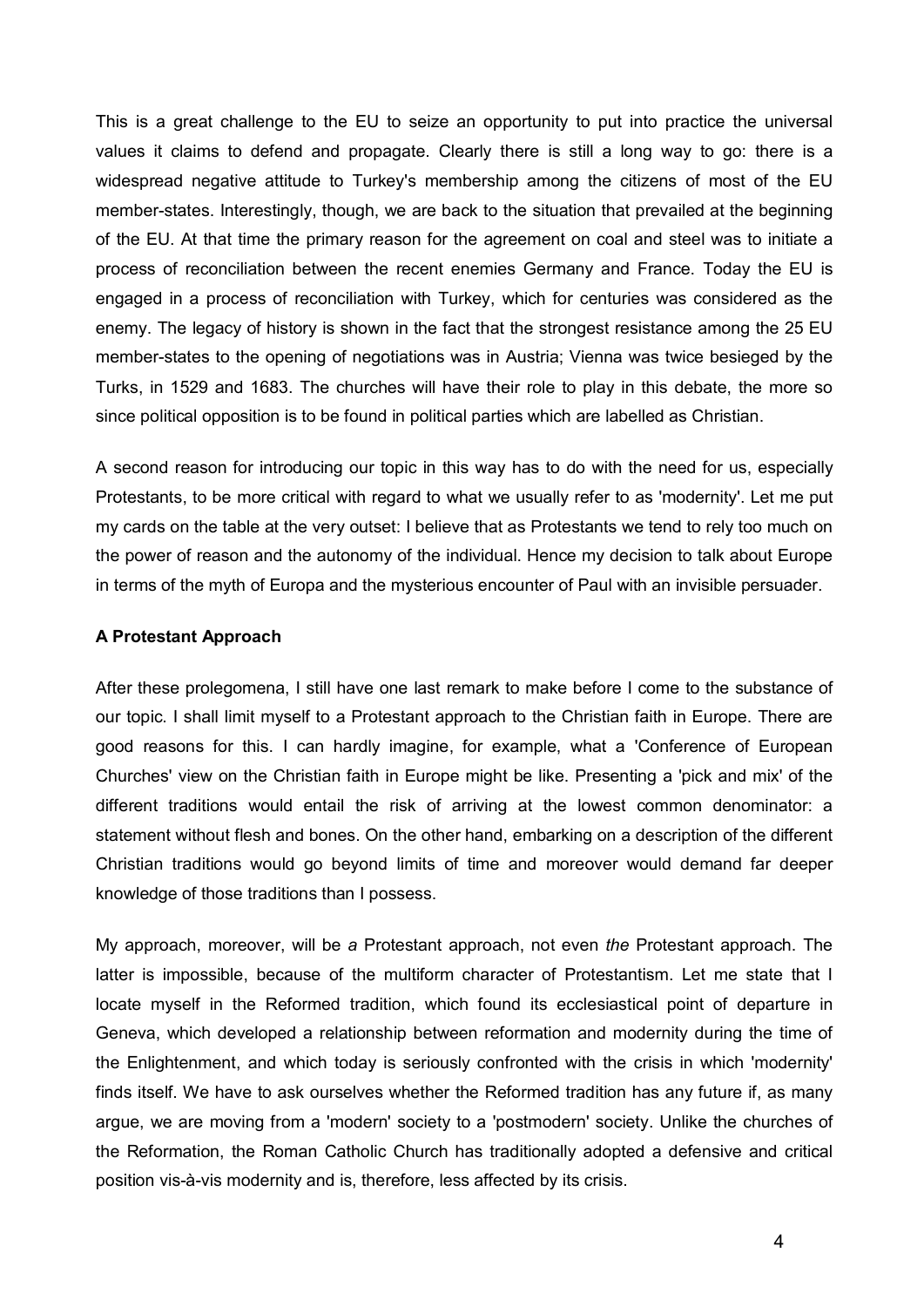The Protestant Reformation is embedded in the Christian tradition, but originated in the need to respond to new questions which arose at the turn of the sixteenth century. It was not the first time that the church had been challenged by the society in which it was evolving. This has been a that the church had been challenged by the society in which it was evolving. This has been a<br>continuing process. History shows that whenever the church has been confronted with drastic changes in society it has succeeded in responding to the new challenges confronting it. This was the case in the first centuries AD when the church had to translate its message, rooted in the Jewish tradition, in a world dominated by Greek philosophy: Paul's speech in the Agora is a good example of the difficulties involved. Reporting the event (Acts 17: 24-34) Luke writes that hardly any dialogue took place. Very politely the Athenians said 'We will hear you again on this matter.' Later the Church Fathers were more successful: they learned to express the Christian faith using the semantic tools of Greek philosophy, and laid the basis for Trinitarian and Christological theology. During the Middle Ages the church was again confronted with a completely new context: the intellectual dominance of Islam, the urbanisation of society, the growing importance of trade. The church responded to these challenges and succeeded in making an impressive cultural synthesis, building a cosmogony in which each part of reality, including faith, found its part. It was precisely the process of the dismantling of this cosmogony that opened the way to the Reformation.

## **Discontinuity and Continuity**

What seems to characterise the development of the churches, then, is discontinuity; but this is only one side of the coin. At the same time we discover a single line which passes through all the different periods of church history: the line of tradition. At a time of religious absolutism, it is important that we should not forget this dual dimension, not just in church history but in the history of all religions. It is the permanent task of every church tradition to strike the right balance between discontinuity (taking stock of the context within which the church evolves, and responding to it) and continuity (not losing one's grip on a tradition which has developed from the origin of the church). Neglecting the importance of one of the two poles leads to a church which eventually dissolves itself or to a church which absolutises itself and is at risk of becoming alienated from the world.

In the Protestant tradition, it is the Bible which is the only authority. It was on the basis of the *sola scriptura* criterion that the Reformers re-evaluated church tradition, opposing the objectivity of the Scriptures to the objectivity of the magisterial power of the Catholic Church. One well-known consequence has been the plurality of the Protestant churches. This was partly a result of the consequence has been the plurality of the Protestant churches. This was partly a result of the<br>national orientation of the churches, in line with the doctrine *cuius regio eius religio* [lit. "whose national orientation of the churches, in line with the doctrine *cuius regio eius religio* [lit. "whose rule, his religion" - Ed.] which started to spread in Europe at the time of the Reformation, and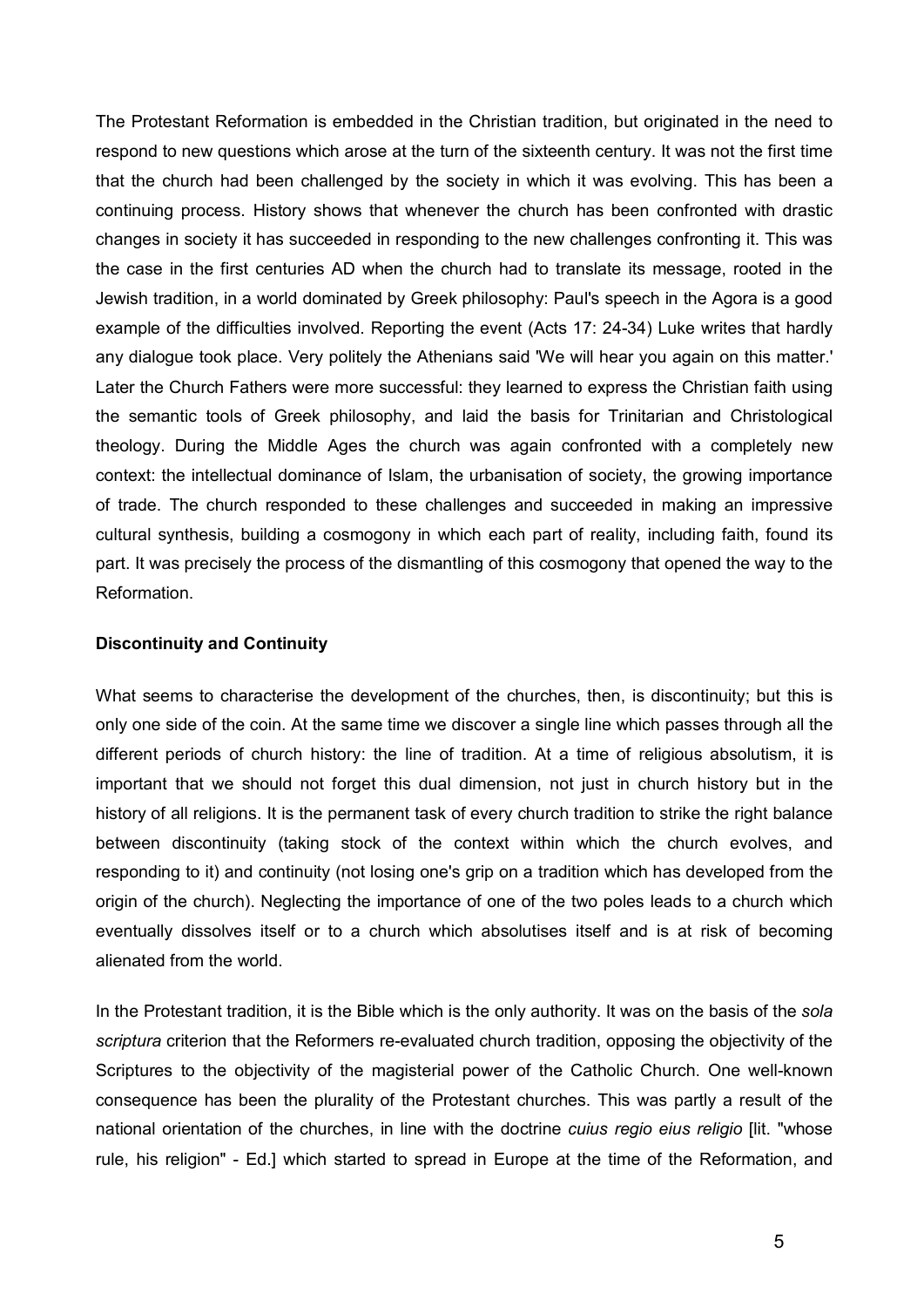partly a result of different interpretations of the *sola scriptura* principle. The other main consequence was a shift in authority. Whereas in the Roman Catholic Church the power to interpret the Scriptures was in the firm hands of the magisterial institute, in the Protestant tradition interpret the Scriptures was in the firm hands of the magisterial institute, in the Protestant tradition<br>this power shifted to the theologians. They became the people set apart to explain the meaning of the words of the Bible to the members of their communities. The importance attached to the sermon in the Protestant Sunday service signals the predominant role of the theologians.

In today's pluralistic society Protestants can no longer afford to live in isolation. In a typical historical trick, the social and political developments which are taking place in Europe are obliging the Protestant churches to rediscover their primary vocation: how to relate to the Roman Catholic Church in whose tradition they were born. In this respect one burning issue is the prominent role of theologians in the Protestant churches. A Protestant belonging to the Reformed tradition faces a dilemma: whether to accept an institution to which has been entrusted the power to define the content of faith and morality, or whether to submit to the subjectivity of a theologian, however well intentioned and intellectually well equipped he or she may be.

From the time of the Reformation Protestant radicalism has tried to restore the primitive church in its purity, obliterating 15 centuries of tradition under the guidance of the Holy Spirit. This trend is constitutive of Protestantism and has recurred in different forms over the centuries. Within the official Lutheran churches small groups of people nicknamed 'Pietists' were active throughout the eighteenth and nineteenth centuries. Great Britain had its Puritans. In what would become the USA many groups of dissenters from different parts of Europe found refuge and contributed USA many groups of dissenters from different parts of Europe found refuge and contributed<br>importantly to the building of American society. Today this radical protestantism - and by 'radical' I importantly to the building of American society. Today this radical protestantism - and by 'radical' I<br>mean aiming to get back to the roots of the gospel - is gaining momentum. While mainline Protestant churches see a steady decrease in membership the Evangelical and Pentecostal churches are growing vigorously and becoming aware of their political muscle.

What is our attitude as Protestants to this proliferation? One way of solving the problem is to What is our attitude as Protestants to this proliferation? One way of solving the problem is to<br>accept the various different manifestations of Protestantism as manifestations of liberty and autonomy, which are Protestant benchmarks: who am I to judge someone's interpretation of the *sola scriptura* principle? In order to legitimise this position some refer to the theological concept of the 'invisible Church'. I for my part have serious doubts about the validity of this argument. It is certainly correct that the mystery of the Church as People of God and Body of Christ is beyond our understanding. This is what Augustine and Calvin meant when they wrote about the invisible Church. But this does not imply that we should not take seriously the question of the church in its worldly manifestation. Calvin writes that 'we are requested to keep the visible Church in honour and to stay in communion with it'. He calls the church 'the mother of all believers'.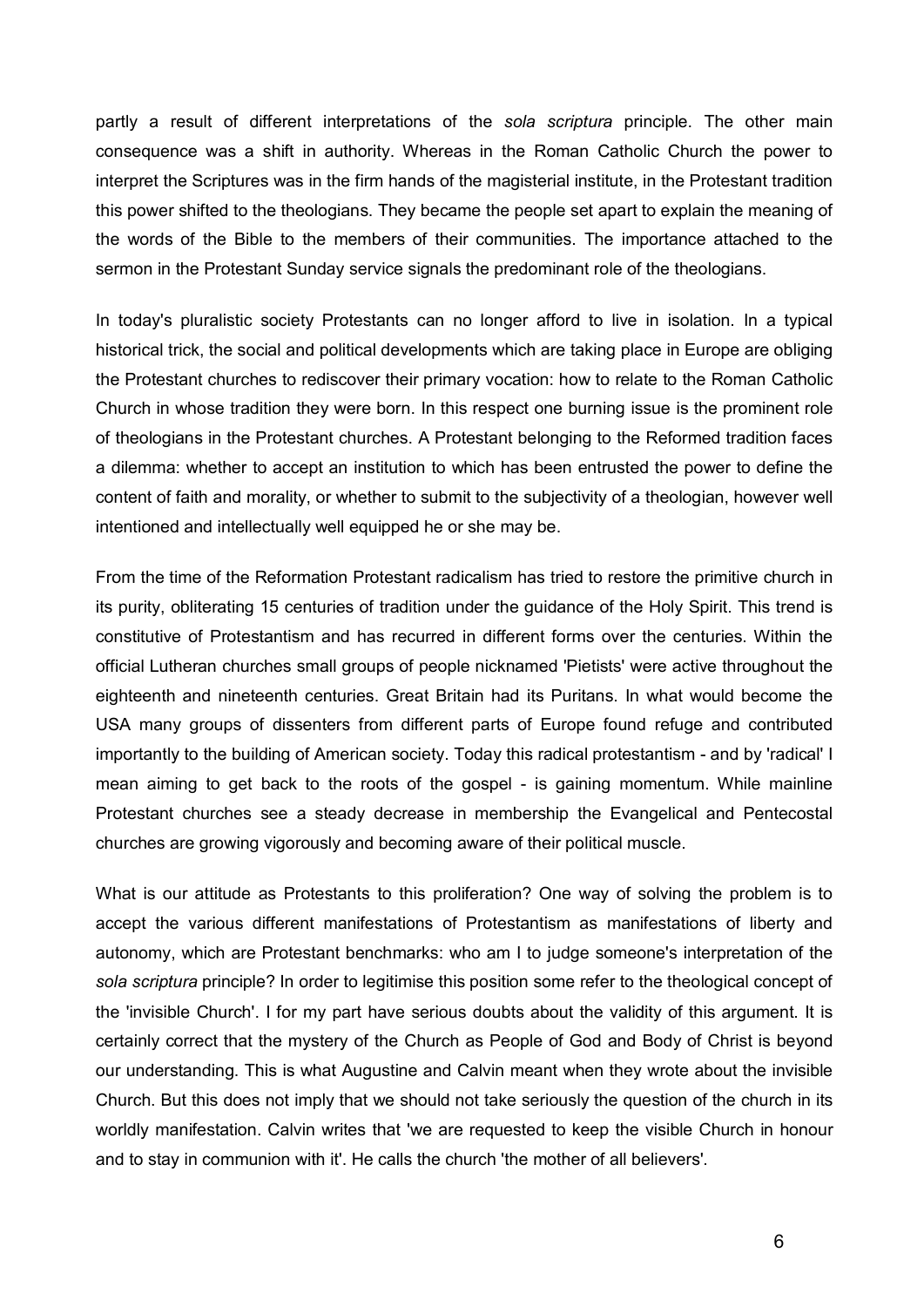What does the visible church mean for Protestants who are divided into so many denominations? The recognition of the visible existence of the church supposes the existence of a borderline which defines who are within the church and who are outside it. Church history shows us that there were times when the church was obliged to draw the line. The Ecumenical Councils of the third and fourth centuries, in particular, show the church needing to define the content of its faith. The fixing of the canon of the New Testament is another example. But if there is a borderline, we are immediately faced with more questions: where is the borderline, and who has the authority to draw it? The Roman Catholic Church has answers to both questions: the scriptures and tradition delimit the content of faith; the apostolic succession assures the validity of the tradition; ultimately the interpretation of the content of faith is in the hands of the *magisterium* of the church. *Roma locuta est, causa finita est* ["Rome has spoken, the case is closed"].

Is the alternative, then, that there can be no borderline? This would imply that the church is Is the alternative, then, that there can be no borderline? This would imply that the church is<br>diluting itself in society. This risk is a real one, as we can see from the theological developments in liberal German Protestantism at the end of the nineteenth century. The risk is all the greater because of the strong relationship which Protestantism has had with modernity. The important question, then, is how far Protestantism can go in its dialogue with modernity without losing its identity.

I have already mentioned the Evangelical Protestants who appeared during the so-called 'revival movement' in the nineteenth century in reaction to academic and liberal Protestantism. The Evangelical Protestants clearly felt the need to establish a clear borderline. They understood the *sola scriptura* principle not only in a fundamentalist sense but also as an instrument enabling Christians to find answers to contemporary questions, and thus they created a kind of *magisterium*. They are experiencing a new revival today, tinged this time with Pentecostal overtones, and are becoming vocal and politically influential in the USA and elsewhere.

We still have to answer the question 'How does the Reformed tradition comes to terms with the *sola scriptura* principle?' There is a dilemma: accept a *magisterium ecclesiae* (Catholic or Evangelical), or let each reader of Scripture pick up what he or she perceives as meaningful: an attractive option for many in these days of religious seeking. Is there a way out of this dilemma? I personally believe that the future of the Reformed tradition may well depend on its capacity to formulate its understanding of the *sola scriptura* principle in a new way. To repeat what the fathers of the Reformation had to say on this subject will not be sufficient. Nevertheless, their insistence on the intangible link between the Church and the Bible is still valid; it is an intrinsic part of the Christian tradition across the different confessions. Bible and Church go together; they interact. The question is: who has the authority to interpret the Bible in view of the primary role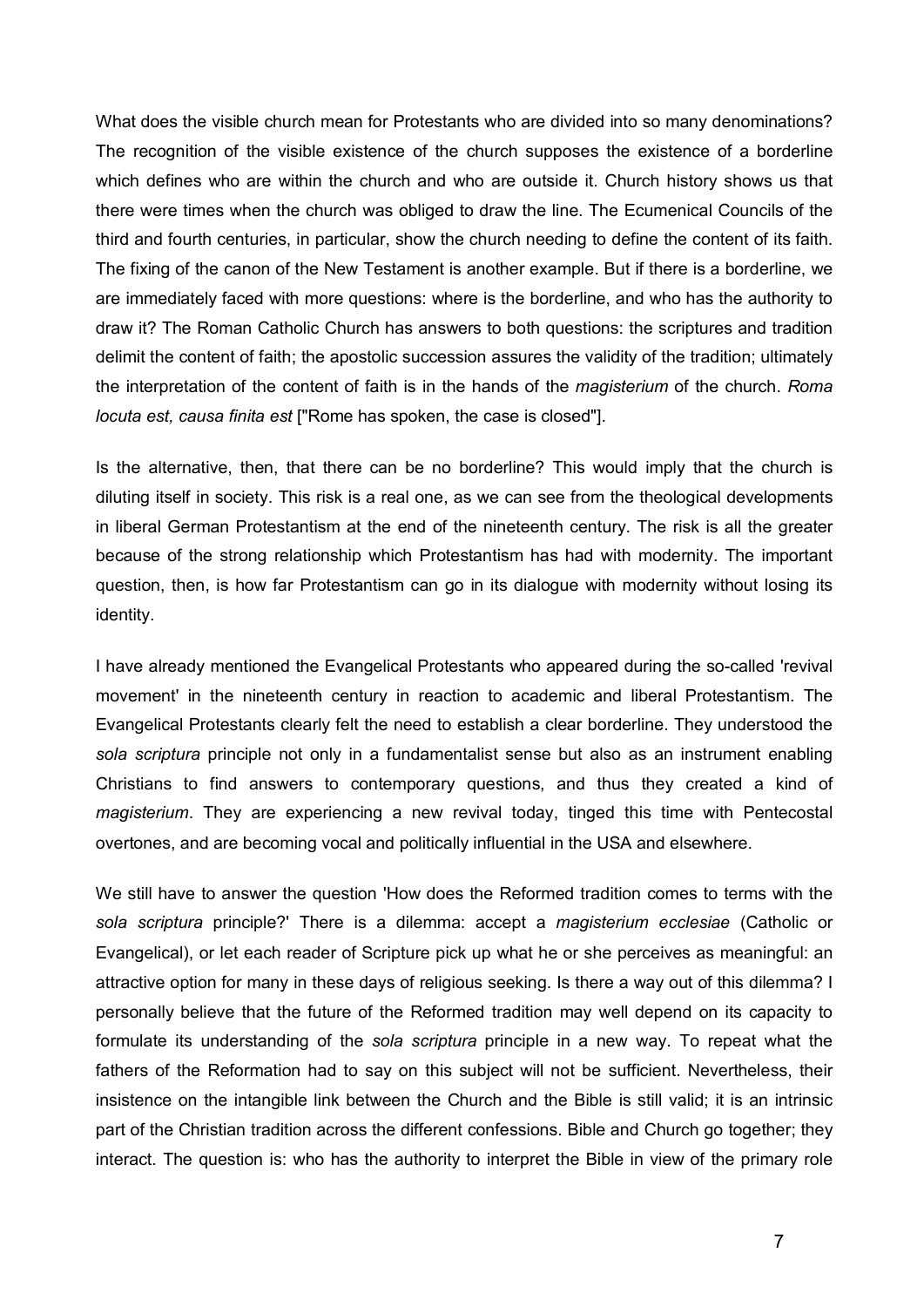this interpretation plays in the life of the Church? This question is very germane to the subject of our symposium for it has important ecumenical implications.

We have now reached the crux of the matter. I want to pull various strings together in order to identify the necessary conditions which Protestantism in its Reformed tradition has to fulfil in order to continue to play what I call its 'counterpoint' role vis-à-vis the Roman Catholic Church, in which it has its historical roots, and vis-à-vis modernity, in the context of which Protestantism developed but which has entered a profound crisis.

#### **Modernity in Crisis**

Let me begin with the second topic: modernity in crisis. When we speak of 'modernity' we mean a Let me begin with the second topic: modernity in crisis. When we speak of 'modernity' we mean a<br>process which started in Europe at the time of the Renaissance - some historians would go as far process which started in Europe at the time of the Renaissance - some historians would go as far<br>back as the end of the Middle Ages - which against the backdrop of the collapse of the medieval view of the cosmos affirmed the human being as a free subject and human reason as a tool to understand and transform the world in which human beings live. This view of man led to great progress in many spheres of life, on the optimistic assumption that through the application of reason humankind was moving towards a better world. Ten years before the outbreak of the First World War, however, Max Weber announced in his well-known essay *The Protestant Ethic and the Spirit of Capitalism* the 'disenchantment of the world': as a result of the instrumentalisation of human reason for merely economic purposes a rift was appearing between society and the economy, which had been living in symbiosis in precapitalist times. Soon after, the First World War left Europe not only economically in shambles, but spiritually broken. The optimistic view of human reason still had some decades to prevail, however. The Soviet Empire was supposedly created on the basis of scientific laws, but it would end in the Gulag. Meanwhile an Austrian painter who had been refused access to the Academy applied supposedly scientific criteria in distinguishing between higher and lower races; millions of innocent people where scientifically murdered, and his empire ended in smoke and flame.

We may well think that in Western Europe this does not concern us. In Europe we have learned the lesson: we point here to the creation of the European Union, the first aim of which was to safeguard peace. And indeed we should not underestimate the achievements of the EU. But institutions alone, however important, will not be able to cure Europe of its spiritual disease. Václav Havel reminds us that 'we should look to history as a magnifying glass on modern civilisation and as an urgent invitation - perhaps the last - to a general reappraisal of the way our civilisation conceives itself'.

#### **Recent Contributions from the Conference of European Churches**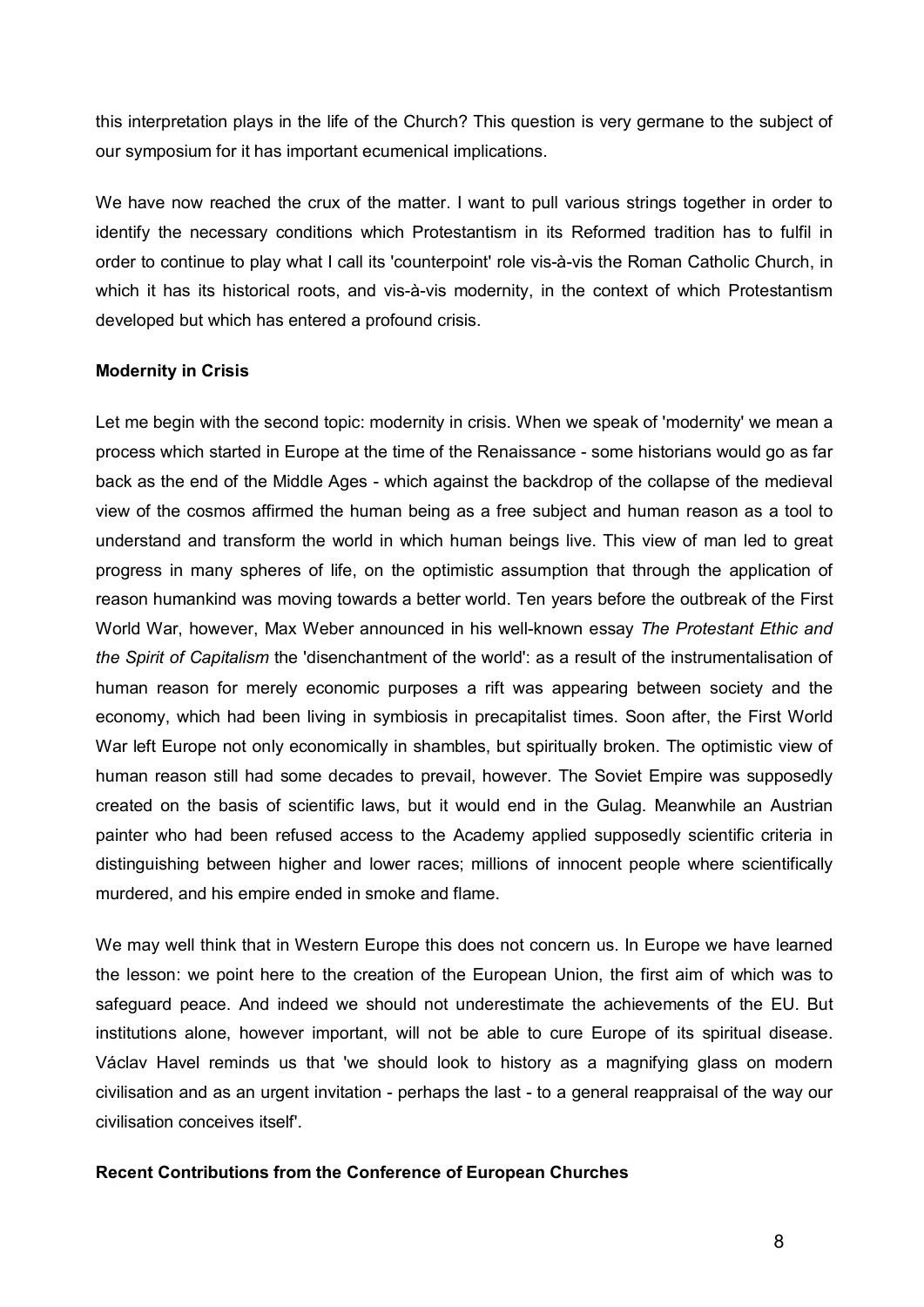The churches cannot stay aloof; and I think that they are aware of the crisis. The Conference of European Churches (CEC) has gained recognition as a regular partner in dialogue with the European institutions. This seems to me to be the result partly of a longstanding informal dialogue between churches and the European institutions, and partly of a recognition by the European institutions of the role churches still play in promoting a greater awareness of European issues among the public at large. (The churches ought to be aware that a positive attitude on the part of the European institutions is not devoid of self-interest.) I have with me two texts from the CEC website relating to the political integration process in Europe. The first, dated May 2001 with a foreword by my former colleague Keith Jenkins, is entitled *Churches in the Process of European Integration*, and the second, dated February 2004, is a discussion paper on the question of Turkey.

The paper *Churches in the Process of European Integration* is written in the perspective of the The paper Churches in the Process of European Integration is written in the perspective of the<br>enlargement of the EU; ten new member-states were due to join. (This eventually happened in May 2004.) The paper expresses church concern about how to create real solidarity between Eastern and Western Europe in view of declining public support for EU enlargement in western EU countries and the economic imbalance between the EU countries and the candidates. The text demands that the EU define its objectives clearly and insists on the vicarial role churches can play in the integration process by offering a community of values. Interestingly, the paper is critical of an individualistic understanding of man. 'A major stream of European thinking, with its source in the tradition of the Enlightenment, substantially supports the role of the human individual as the basic unit of society.' Instead, the churches argue, the concept of community needs to be restored, with the family regarded as the basic unit of society.

What is striking in this paper is that the EU is primarily considered from the viewpoint of the candidate countries. This is of course to be expected given that the enlargement was high on the agenda of the churches at that time, but it has a consequence: nowhere in the paper is mention made of Europe's responsibility towards other parts of the world. When the text speaks about migration, it is referring to possible migration from Eastern Europe; nothing is said about the migration from the south. This seems short-sighted to me: European integration can no longer be considered without placing it from the start in its world context. There was a time that reconciliation between European countries was a first priority, but the agenda has moved on. European integration is no longer an internal European process; now it has to take account of the European integration is no longer an internal European process; now it has to take account of the<br>challenges of globalisation. The EU Constitution was trying to cope with this dimension, and the fact that its future is largely compromised will not help the EU to overcome its inward-looking attitude.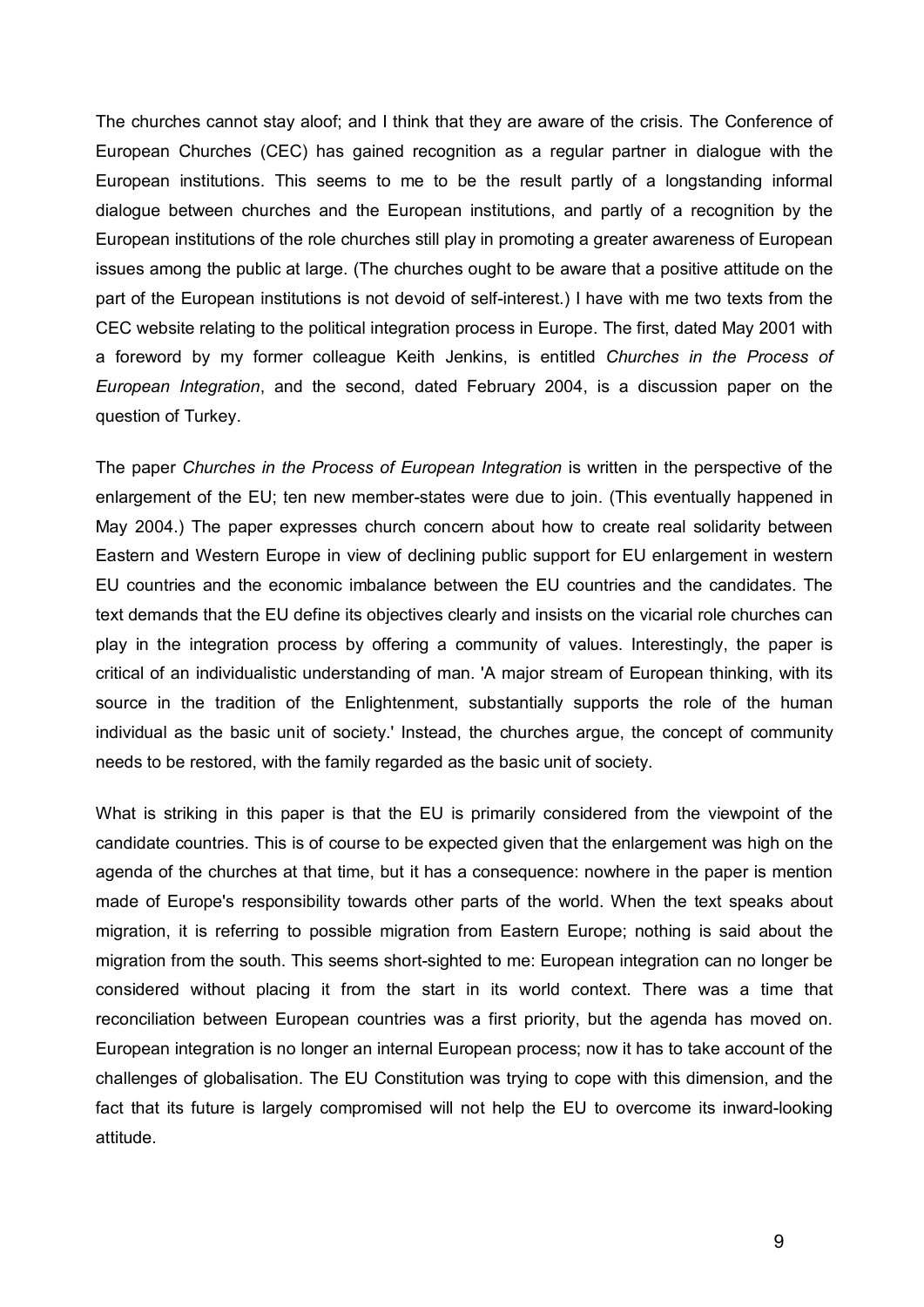The second CEC document is more recent and deals with the sensitive issue of Turkey's possible EU membership. The main emphasis is on human rights, and in this context the issue of religious freedom. I very much welcome the fact that the paper states that the churches do not challenge Turkey's dominant Muslim values as in principle an obstacle to Turkey's eventual accession to the EU. The paper points out that unlike many of the supposedly 'Christian' countries within the European Union, Turkey is mentioned in the Bible; it is recognised as a 'meeting point between eastern and western cultures creating tensions as well as opportunities'. I must say that I find this a courageous and encouraging attitude, in view of the fact that a majority of people in the EU are opposed to Turkey's entry. And there is more. One section of the paper is entitled 'History of South-Eastern Europe and the process of reconciliation'. The need for reconciliation between the European countries and Turkey is an old theme in the European integration process: it echoes the theme which lay at the foundation of the EU, that of reconciliation between France and Germany. And lastly the paper recognises that the negotiations which have now officially started mean that the EU will have to come to terms with its own identity.

## **The Current European Crisis**

Our theme is the crisis facing Europe and affecting the integration process today. It is a crisis which means that Europe is not going to be able to tackle the integration process through institutional engineering alone. The crisis has cultural and spiritual components, and the CEC papers rightly highlight this aspect.

When we consider the cultural dimension of the crisis the question of the future relationship between Protestantism and modernity is salient. More than any other Christian confession, Protestantism, especially in its Reformed and Lutheran traditions, has a long history in common with modernity. Some even envisage that Protestantism may well have no future in the light of the fact that we are moving from a modern society to a postmodern society. In my view this challenging idea needs to be taken seriously. As the Reformers did in their own time, we need to examine critically our own past, identify the new challenges and seek answers to them. The Roman Catholic Church sees itself as a institution, a body ('the body of Christ'); for Protestants, church has to be a 'church for others'. This world-oriented attitude implies a certain flexibility visà-vis the institutional dimension of church life but at the same time a critical distance vis-à-vis the worldly context. As Bonhoeffer noted, only the individual who believes is obedient, and only the individual who is obedient believes.

# **What contributions could Protestantism make to help overcome the present crisis in our society?**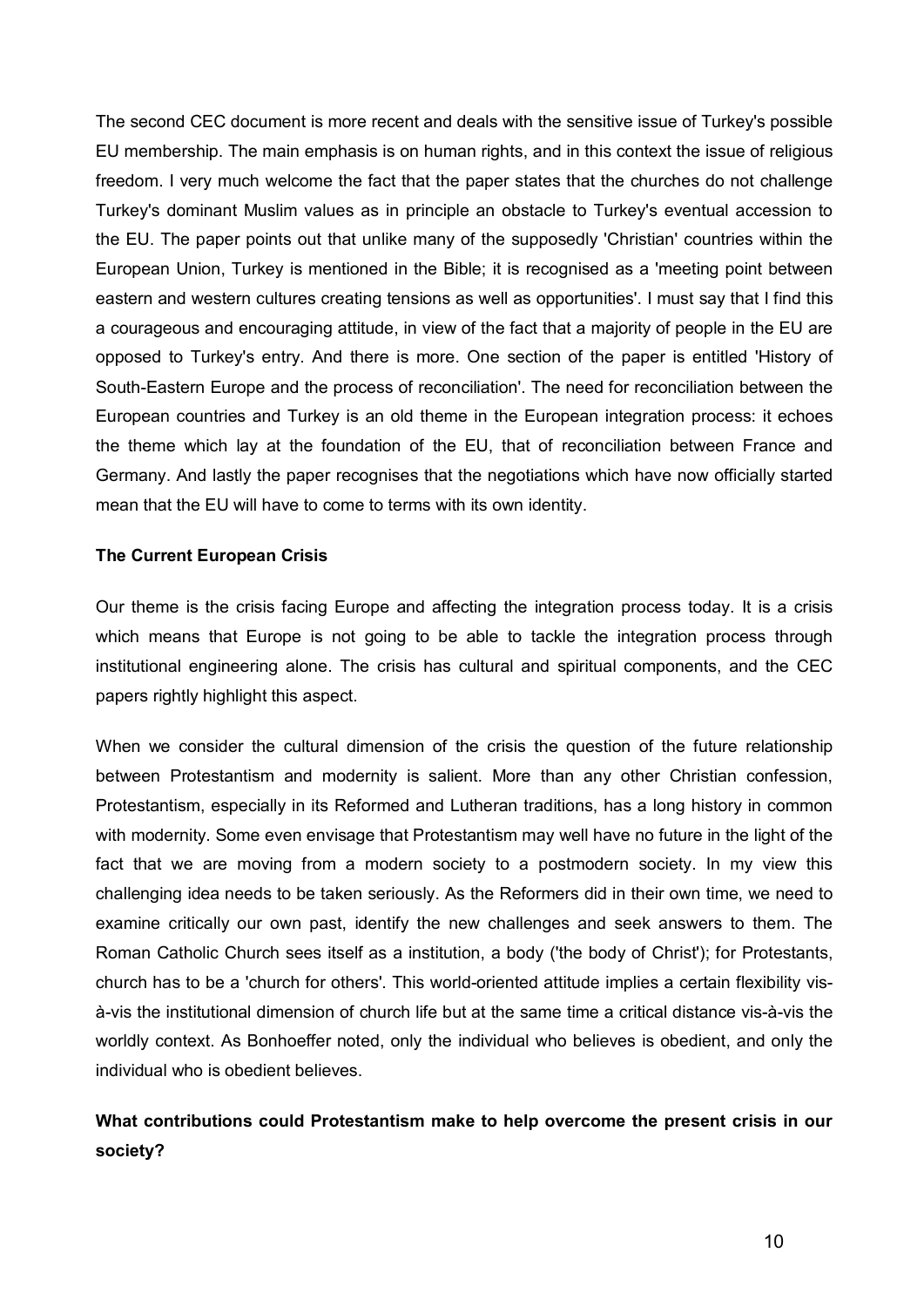First, Protestantism needs to re-examine critically its own involvement in the process of modernity. If Protestants want to play a part in solving the problem, they first have to recognise that they are part of that very problem. Let us take one example. The conventional understanding prevailing in the Reformed tradition is that by divine commandment nature is to be dominated and exploited (Gen 1: 26). Theological support for the dominant economic model has hence been forthcoming at the expense of the notion of stewardship (Gen 2:15), which is equally called for. Thus the *sola scriptura* principle does not guarantee a non-biased interpretation! Another point which has to be examined critically is the individualistic understanding of salvation: from the very beginning Protestantism has arguably become more and more dependent on the dominant Zeitgeist which underlines the rights of the individual. The *sola scriptura* principle in fact implies that we should learn to think differently, to see reality in a different way.

Second, Protestants should examine the causes which have led to the present crisis. The question is not only 'what has gone wrong?' but 'why has it gone wrong?' Why is it that new avenues opened up by the Renaissance in the fields of the arts and sciences have ended in so many deadlocks? As Christians, we should recognise the following reasons:

1. The difficulty modernity has always had with recognising the reality of evil as a *mysterium*. Among philosophers of the Enlightenment Kant is an exception in that he recognises evil, speaking of *'das radikale Böse'*; but he cannot give it a place in a morality which is based on the autonomy of the person. Man's reason has become a substitute for God, helping us to work towards an harmonious world. This understanding has led to various forms of secularised messianism, with the consequences we know.

2. The absolute value modernity attaches to the autonomous individual. Modernity is caught in the false dilemma: either man is dependent on a higher reality, God, in which case he cannot be the false dilemma: either man is dependent on a higher reality, God, in which case he cannot be<br>free, and hence not responsible; or else man is autonomous - a law unto himself - and there can be no God. Logically there is no way out of this dilemma; but Christians should question it in the light of what the human sciences have to teach us about what is meant by autonomy and heteronomy. To remain caught in this dilemma is to forfeit the paradox which lies at the heart of faith. The word 'paradox' should not be understood in an intellectual sense: 'paradox' points to the mystery of the Incarnation.

## **Protestant-Catholic Counterpoint**

Let us now recall the 'counterpoint' which the Protestant churches played during the time of the Reformation vis-à-vis the Roman Catholic Church. This ecumenical function has today lost much of its former drive: is there any way in which it might be revitalised?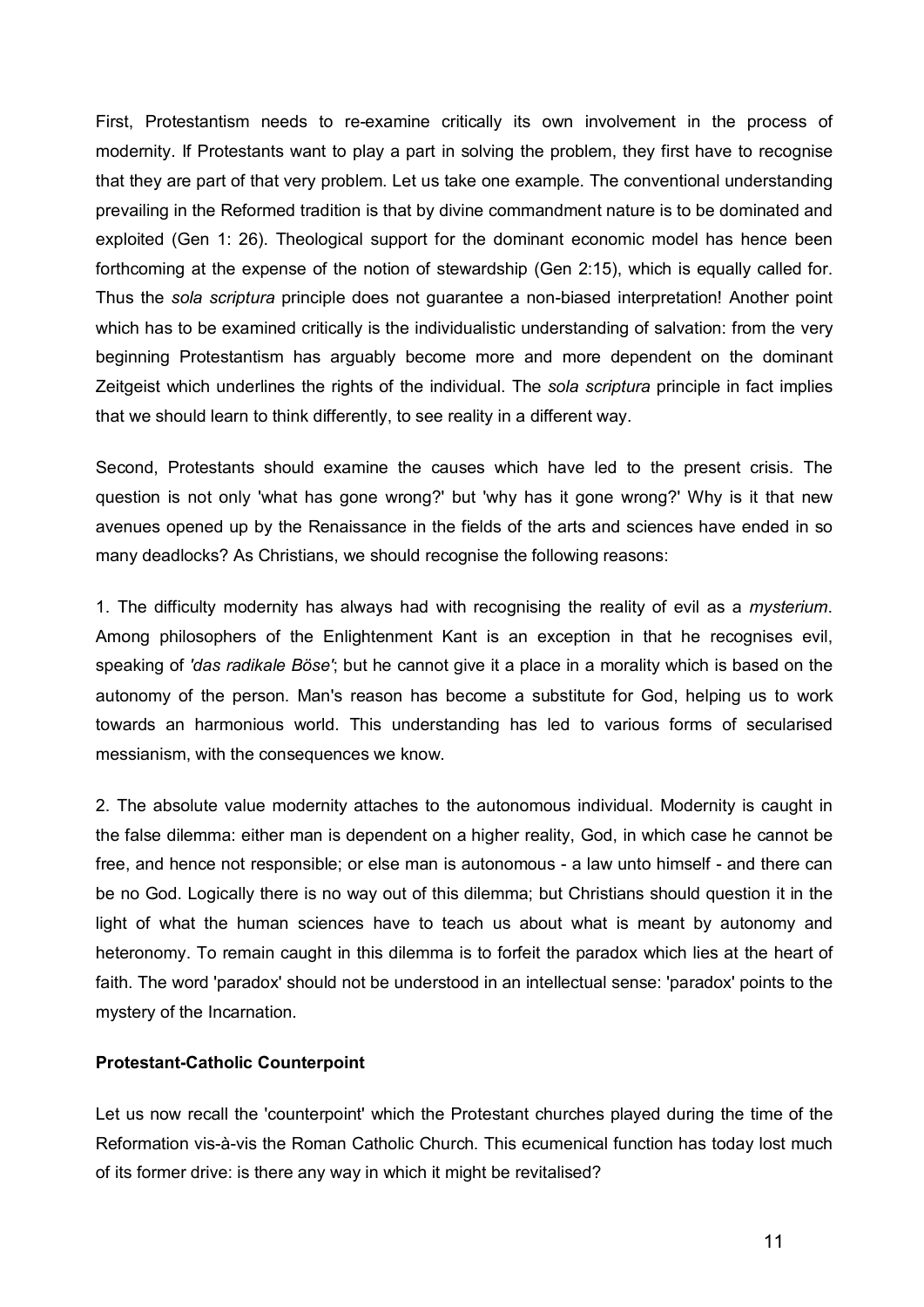I am convinced that for the future witness of the churches in Europe much will depend on the quality of the relations between the Roman Catholic Church and the Protestant churches. The original aim of the Reformation was to reform the Roman Catholic Church. Later, having been excommunicated by the Roman Catholic Church, which reacted with the Counter-Reformation, the Protestant Churches went their own way. Today, when the Roman Catholic Church and the traditional Protestant churches are alike facing a steady erosion of their membership, both confessions are tending to underline their differences. The declaration *Domini Jesus* has been for many Protestants the occasion to rediscover why they are Protestants. It is too early to anticipate which direction this pontificate will take. The odds are not necessarily in favour of its entering into a real dialogue with secularised society. The new pope is pursuing the 'restoration' process of his predecessor. However, I am not sure that we cannot expect from him, a native of Germany, the country of Luther, a real will to enter into dialogue with the Protestant churches. If that does happen, then the question is: how far are the Protestant churches prepared to enter into a substantial dialogue of this kind? At first glance the partners in this dialogue seem not to be equal. The Roman Catholic Church knows precisely what it stands for; the Protestant churches have a more difficult task in this respect, for the reasons already mentioned: a plurality of confessions, and theologians going back to the sixteenth century are faced with the Roman Catholic *magisterium ecclesiae*.

#### *Sola Scriptura*

However far apart the Roman Catholic and Protestant traditions may seem, it nevertheless remains the case that both ultimately subscribe to the *sola scriptura* principle. Tradition, the *magisterium*, however important in the Roman Catholic Church, cannot contradict the Scriptures. The most important issue is however the question of the interpretation of the concept of 'truth'. The different Christian traditions have in common the *sola scriptura* principle, but its application has led to different interpretations which have eventually ended up in different doctrinal positions. The question is: how is it that Scripture, a compilation of stories, liturgy, exhortations, celebrations, images, ends up in the form of conceptual and dogmatic formulae which are defined and instituted by the various churches? This process of conceptualisation of the doctrine of faith took place both in the Roman Catholic Church and in the Protestant churches in the wake of the Reformation: the word 'dogma' is part of the theological vocabulary of the seventeenth century. Pierre Gisel, the systematic theologian from Lausanne, explains in his book *Croyance Incarnée* that these developments have to be understood in the context of the Counter-Reformation which led to the creation of the *magisterium ecclesiae*. Gisel notes that at the time of the Church Fathers and until the Middle Ages the situation was different: there was a intrinsic link between the truth of faith and its doctrinal value; *lex cognoscendi* and *lex orandi* went hand in hand. In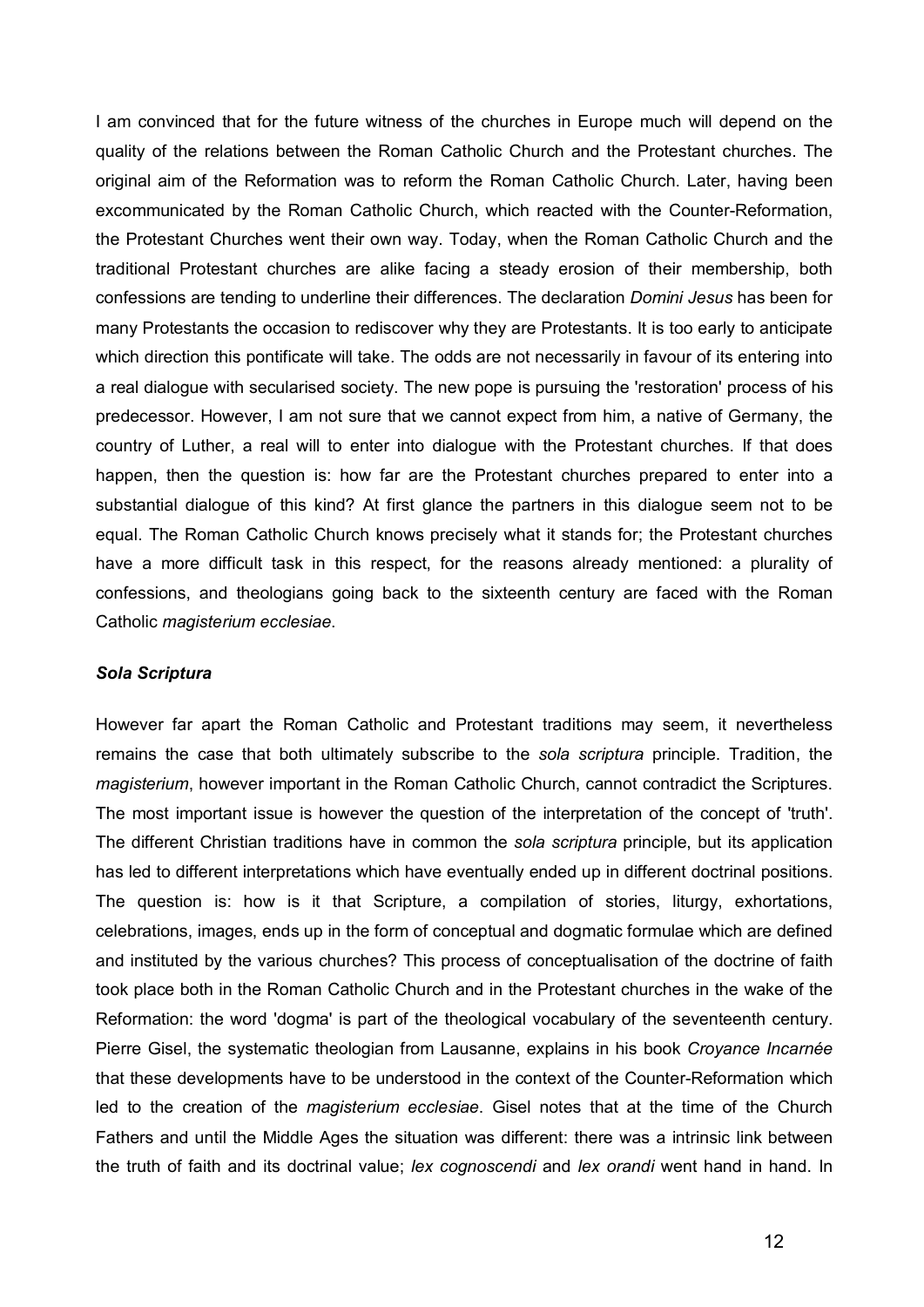modern times this link was weakened; *lex cognoscendi* became autonomous, and churches used modern times this link was weakened; *lex cognoscendi* became autonomous, and churches used<br>their dogmatic positions in ecclesial war to the stalemate; there is now the risk that this war might be reinvigorated now that the wind of confessionalism is blowing again.

#### **Is there a way out of this deadlock situation?**

Here I can only share with you what I discovered after my retirement. I was trained as a systematic theologian and wanted to go back to theology. I discovered with the help of others that the Bible did not have to be read in such a way as to legitimise doctrinal positions. Contemporary interchurch declarations are still imprisoned in this approach to the Scriptures. Today we have at our disposal a wide range of new tools which can help us to enter more deeply into the human dimension of the Scriptures. We learn to understand that this compendium, in its diversity and poetical beauty, reflects the experience people had within their own history and the history of their own people in their encounter with God.

Scripture always presupposes the existence of a people: Israel in the time of the Old Testament; the Church in the time of the New Testament. For the Church the Bible summarises in a paradigmatic way the history and destiny of humankind, from its beginning to its end, meeting a God revealing himself in the contingency and fragility of everyday life. The great contribution of Karl Barth was to remind the churches that one has to distinguish between the Bible as a text written by people and the Word of God. Pierre Gisel invites us to go further. Barth's understanding that God reveals himself once and for all is too restricted. His attitude reflects Barth's clear opposition to the natural theology which dominated the theological scene in the nineteenth century. It falls short in not giving sufficient space to the reality of everyday life. For it is precisely in the midst of everyday life, in the ambiguity and contradictions that revelation operates. We should not therefore be seeking a higher religious wisdom behind the text of Scripture; the text cannot be a 'pretext'. We must come nearer to what is genuine in Christian faith: the Incarnation: God involving himself, without giving up his otherness, in the worldly life of people. The distinction between word and text can be see as an analogy of the Incarnation of God in the person of Jesus.

# **Where do we now stand as churches in the light of this understanding of the** *sola scriptura* **principle?**

Is it not correct to state that the same God who revealed himself through the testimonies of the various Biblical actors, who was recognised and confessed as God in ignominious death on the cross, is still revealing himself today in the weakness and the short sightedness of the churches? What would be the practical implications for the Christian faith in Europe once we recognised that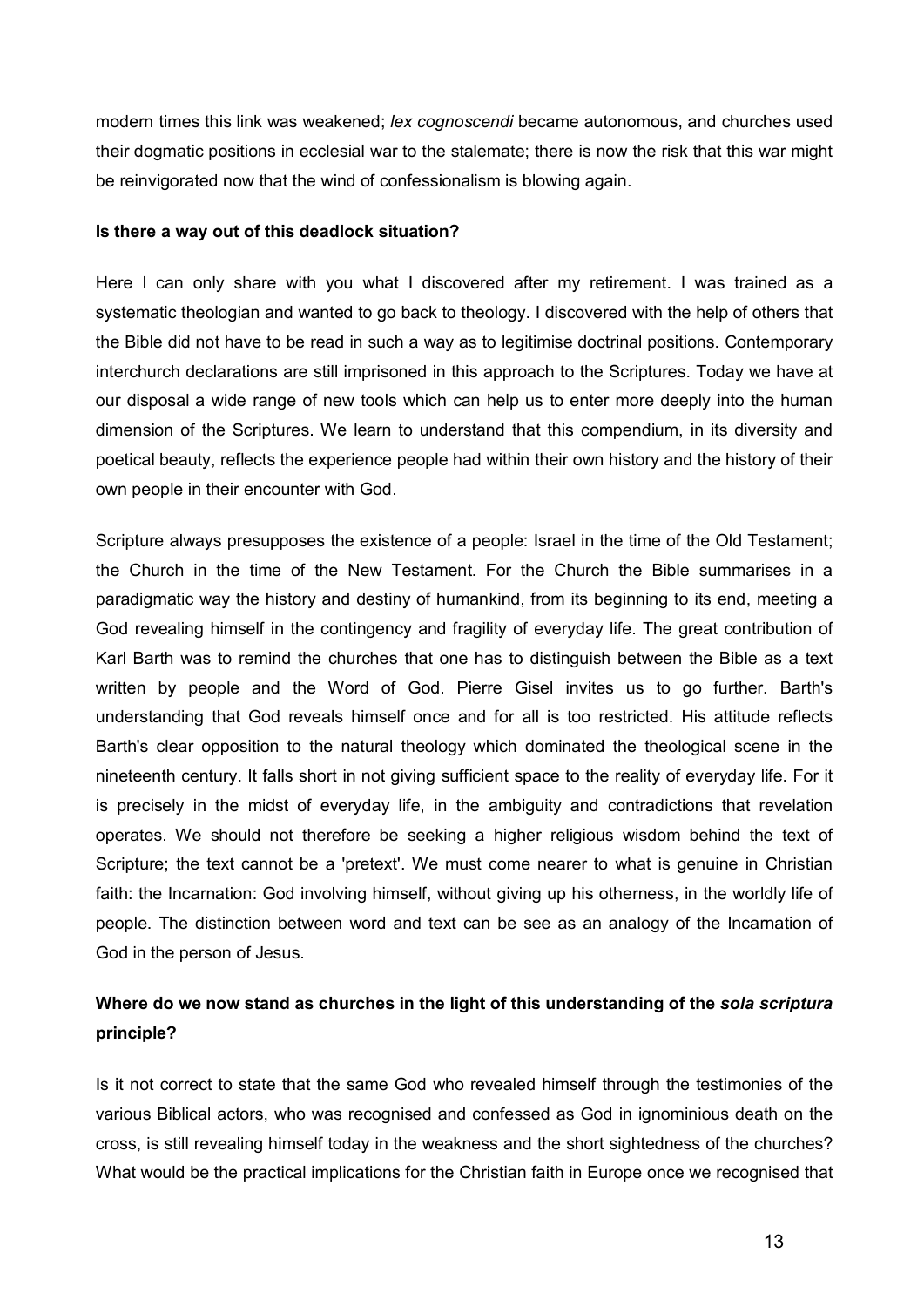we as humans are part of the same story which started with Abram's response to the call of the unknown God? In the Middle Ages the Church was aware that despite all the disturbances occurring in people's life and history there was a continuity. The stained glass windows in Chartres Cathedral give evidence of this continuity. We see appearing in sequence the great names of the Old Testament, then the stories told in the New Testament, and then the baker and other craftsmen living in Chartres.

I cannot speak here on behalf of the Roman Catholic tradition; but for the Protestant tradition, recognising that the God we confess refuses to lose anything which is part of our daily reality would imply that we cease to reduce ourselves to the role of mere protesters. Paul Tillich spoke of the 'unilaterality' of Protestantism. Of course protest needs to be allowed in the Church; but we need to remember the words of the German theologian Ernst Troeltsch, who wrote in the first part of the last century and whose work is being rediscovered today. He spoke of three dimensions of the church - the institutional dimension, the mystical dimension and the protesting dimension and was looking for a new synthesis of the three. For him this synthesis had happened three times in history: the first at the time of the Old Testament prophets, the second during the fourth and fifth centuries, and the third in the Middle Ages.

What about Europe today? The vision of a dominant church is over; but the need to interlink the three dimensions has not lost its relevance. For the Protestant tradition this implies: recognition of the importance of the institutional dimension of church life for regulating/organising the religiosity of the people; and recognition of the mystical dimension. This dimension has been present in the way Protestants live their faith, and I think it is still present; but it reduces itself to the level of Protestants as individuals and not as members of a body. This fact may explain their awkwardness with regard to sacraments and symbols. These are however precisely the elements which point to God's mysterious presence in the worldly everyday life of men and women. which point to God's mysterious presence in the worldly everyday life of men and women.<br>Sacraments - and I would include even the sermon here - and symbols express more than words can the depth, the richness and the beauty of God's presence.

## **A Scottish Perspective on Europe**

#### **Alison Elliot**

*Alison Elliot is a former moderator of the Church of Scotland. She continues to serve on the Central Committee of CEC, and is enjoying being an honorary fellow at New College (the School of Divinity at the University of Edinburgh) and associate director of its Centre for Theology and Public Issues. She also has various lay advisory roles with civic organisations such as the Royal*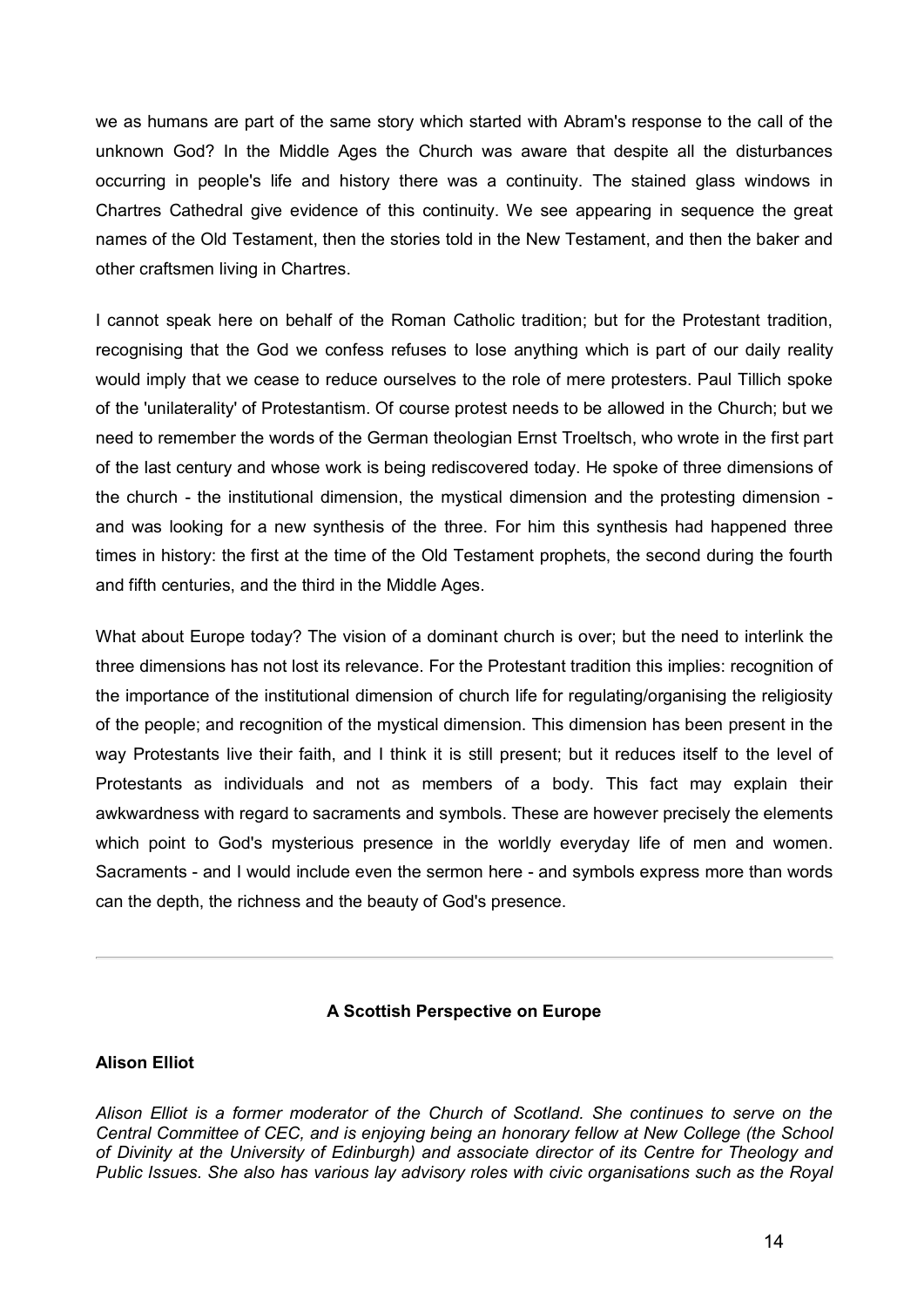## *College of Physicians of Edinburgh, the Centre for Research into Families and Relationships and the Scottish Council for Voluntary Organisations.*

One of the games that visitors to Scotland play is that of trying to pin down the differences between Scottish and English culture. And it is often claimed that relationship with the rest of Europe is one element in these differences. Scottish institutions, and in particular the churches, have their own roots in direct exchanges with colleagues in other countries that owe nothing to relations with England. There is also a belief that current debate about developments in the European Union are less passionate in Scotland than they are south of the border.

Let's begin in Rotterdam, a global port, with a large and poor immigrant population. Spain, Italy, Yugoslavia and Greece provided a pool of guest workers to rebuild the city in the aftermath of the Second World War. In the 1950s and 1960s people from Morocco and Turkey joined them. Later, independence in Dutch colonies led to an influx of Mollucans and Indo-Dutch as well as people from the Antilles and Suriname. More and more Africans arrived in the 1980s and 1990s and then the aftermath of the communist governments in Eastern Europe led to people arriving from there and to refugees from the Balkans.

For a busy European port, this picture is not surprising. At present, in the Netherlands, there is one refugee for every 500 of the population. But this has been an enduring pattern for Rotterdam and, in the sixteenth and seventeenth centuries the Netherlands was home to one refugee to every twenty-five or fifty inhabitants. And it was at that time that the Scots Kirk was established there, in 1642.

The first 50 years of the church were very active because of people seeking refuge from the Covenanting War in Scotland. At that time, Rotterdam was referred to as a 'nest of Covenanting refugees'. Ministers were trained and ordained in Rotterdam and returned home to support congregations there at this harsh time. By 1690 the congregation numbered 1000 and had two ministers. Five years later a larger church was built.

The migrant nature of the Christian community persists. Today, as well, we have Christian communities trying to integrate into the city with a history of persecution in their own background.

The example of Rotterdam shows that the church links between Scotland and Europe aren't just dilettante ones of cultural appreciation or young men going on the Grand Tour, although both of these are also relevant. These links have often been forged in the blood of a history of persecution. Playing a key role in this were the Scottish mercenaries. In 1626, five per cent of Scotland's population were sent to the wars in Germany and, doubtless, contributed to the spread of brutalism and torture that was characteristic of that period.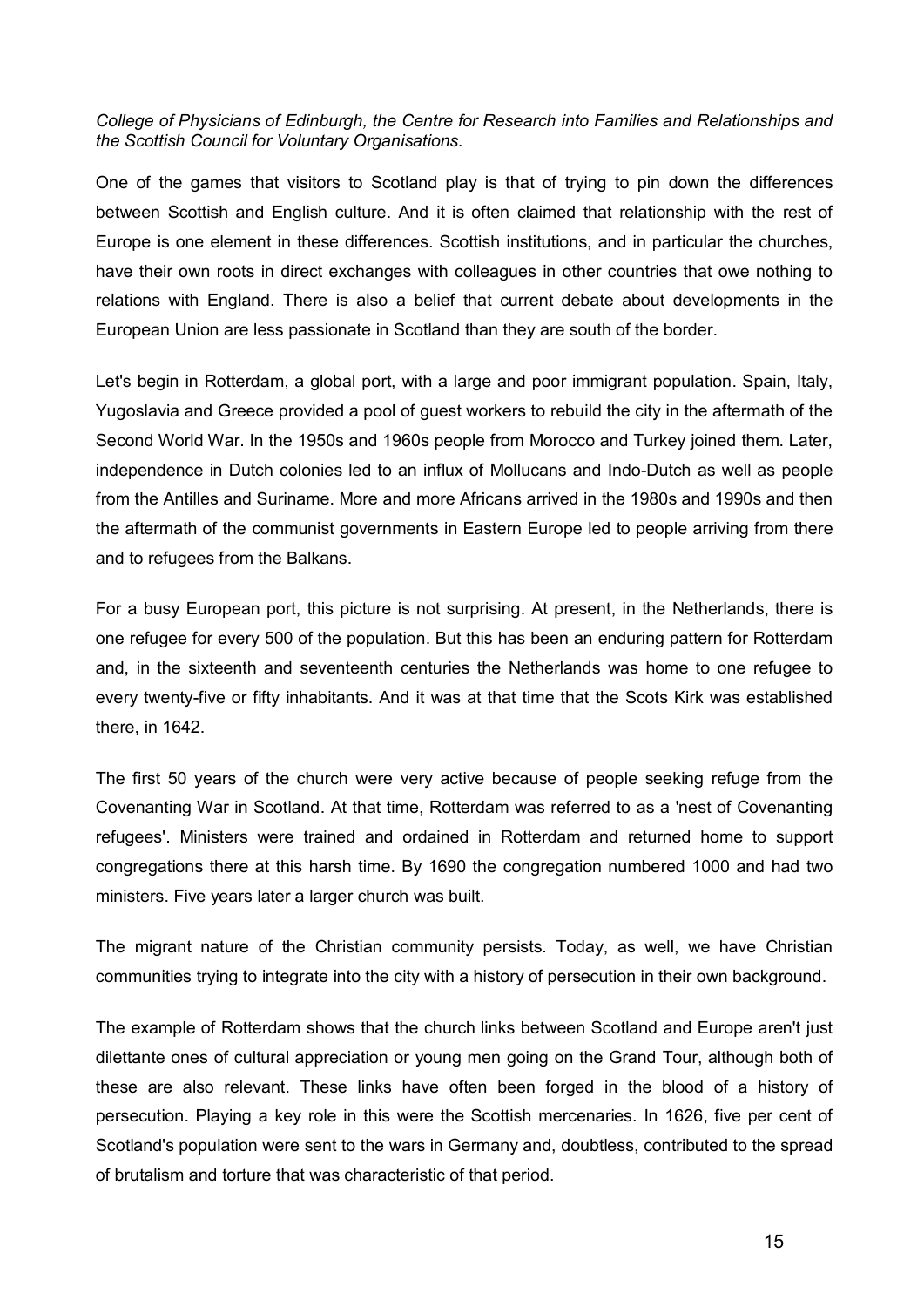Of course, Scottish links with mainland Europe in the sixteenth and seventeenth centuries were also important for working through the details of the new Reformed ideas of doctrine and church governance. Geneva was central to this exchange, and Scotland owes the Geneva Bible, the Book of Common Order and the Metrical Psalter to groups who gathered round Knox there in the middle of the sixteenth century. Geneva was a poor city which people passed through and where they met other refugees from the various ecclesiastical crises of the time. It has been noted that Geneva's generosity in this period was the source of much of its present wealth, since many Huguenot refugees brought with them skills of banking and watch-making. The Huguenot connection with Scotland was a vibrant one and much of the procedure in the Church of Scotland owes its origins to debates with French Huguenots. The burning bush, which appeared on the owes its origins to debates with French Huguenots. The burning bush, whio<br>Acts of the General Assembly in 1691, is also a favourite Huguenot symbol.

However, sharing a history and making that work in the interests of better cooperation are not the same thing. Despite these historical and institutional connections, Scots can be just as insular as any other British people and the debate about Europe has had its ups and downs. In 1979 it was reported that Scots did not like being members of the European Community and that, if you wanted to get on in Scottish politics, it did not do to be a European. However, being pro-European is currently a respectable position to take, with little of the simple nastiness associated with it south of the border. Many of the people associated in Scotland with a pro-European position have been of high calibre and high credibility across the political spectrum, such as John P MacIntosh, Alick Buchanan-Smith, Neil MacCormick, John Smith and George Reid.

This doesn't mean that people in Scotland are enthusiastic about Europe. The Church and Nation This doesn't mean that people in Scotland are enthusiastic about Europe. The Church and Nation<br>Committee regularly presents detailed reports on Europe to the Church of Scotland General Assembly which are seldom challenged, but at the same time virtually never debated, although in the 1960s it was a more contentious subject.

Perhaps the key to the nature of the debate is the fact that the major constitutional issue in Scotland is devolution and the issue of Europe has been a subsidiary part of that debate. Central to both discussions has been the question of sovereignty. And this is where a fundamental difference between Scotland and England becomes apparent.

The English understanding of sovereignty centres on the absolute sovereignty of the Crown in Parliament. By contrast, in Scotland it is assumed that any sovereignty is limited by our perifiament. By contrast, in Scotland it is assumed that any sovereignty is limited by our<br>obligations under God. Any civic or political authorities are expected to be answerable in their actions to God and accountable to the people. The Scottish perspective makes it much easier to embrace the idea of shared sovereignty that is encapsulated in the European Union. If embrace the idea of shared sovereignty that is encapsulated in the European Union. If<br>sovereignty resides with people who are both Scottish and European, then the sharing of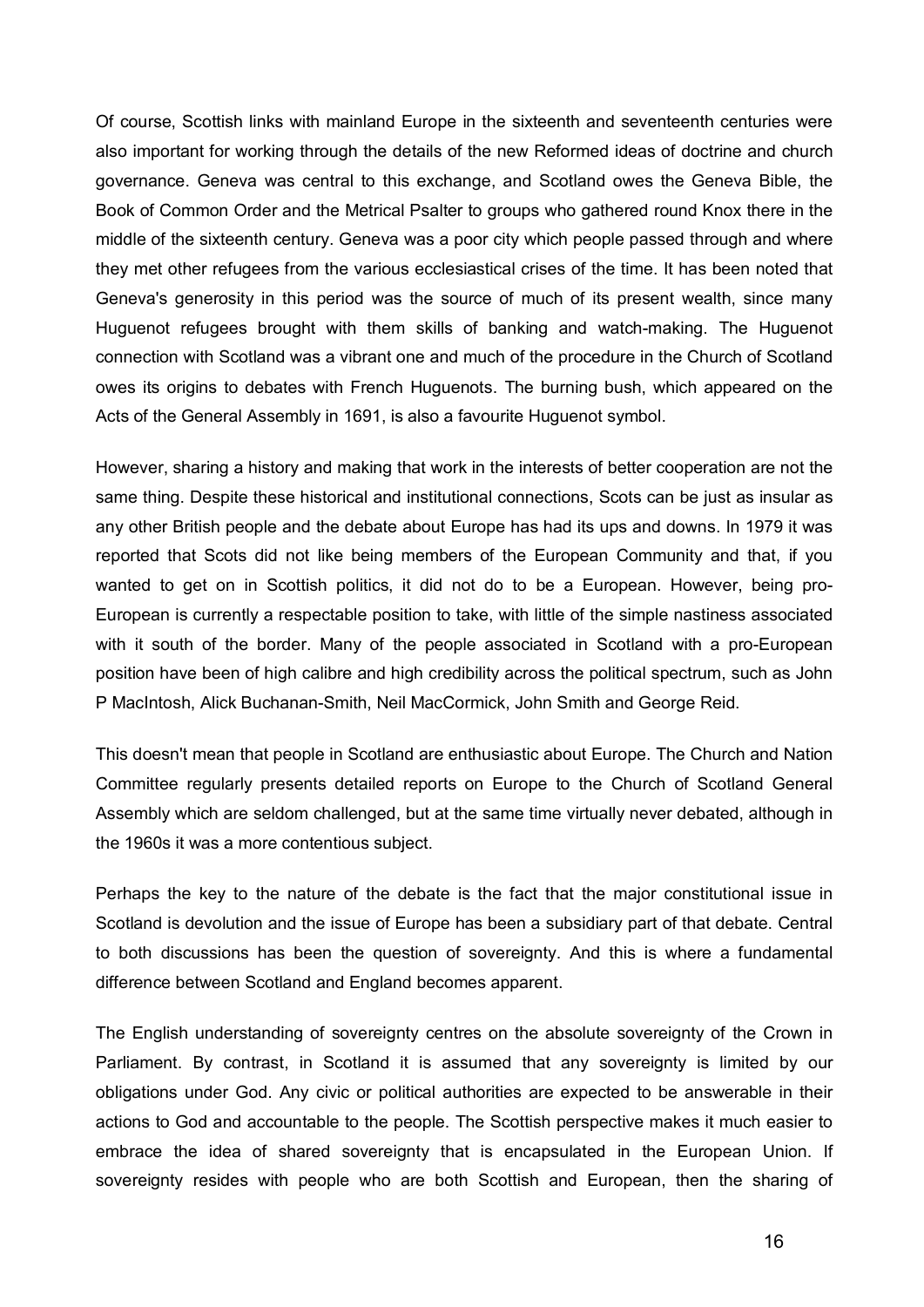sovereignty is located in that nested identity and is not a problem, although details of how it is realised may be. This allows the debate to be more pragmatic than it often is in England.

These are ideas that run deep and may explain differences between Scotland and England in the extent to which they embrace the EU. However, precisely because it is a pragmatic issue in Scotland, any opinion poll or referendum in Scotland would be vulnerable to the details of the proposals, so support for a particular European project would be decided on its merits. For all the cosy feeling that many of us detect towards Europe, we should remember that in 1975 the only area in the UK that voted against continued membership was the North West of Scotland.

Scots are great travellers and are well represented in European institutions. Perhaps we're not great as visionaries. The picture from this account is of Scots as pragmatic, principled and pugnacious. We like to believe that we operate comfortably on a wide international canvas and, once there, we take off our rose-coloured spectacles. These are reserved for looking back towards home!

## **Summing Up the Presentations**

## **Richard Seebohm**

*Richard Seebohm comes from a Quaker family and has worked in the steel industry, in the civil service and at the Quaker Council for European Affairs in Brussels. He is at present writing about how government and business interacted between the two world wars.*

Our theme was 'With what shall we save the world?', but in the event we had a serial review of all the connotations of the words 'Faith in Europe'.

**Alison Elliot**, former moderator of the Church of Scotland (first woman and first lay person for 450 years) spoke of the Scottish take on Europe. Over the centuries the Scots had emigrated, taking their religion with them. The Netherlands had been an important destination from the taking their religion with them. The Netherlands had been an important destination from the<br>seventeenth century - then easier to reach from Edinburgh than London, and sharing the Reformed faith. (This made us think of emigrant religious communities generally as a subject for study, especially those coming from countries with strongly nationalistic faiths.) The Scots saw government as a people's covenant with God rather than with a divinely appointed monarch, so that being anchored in the people there was nothing frightening about shared sovereignty or a constitution. They still had memories of what the 'sovereign' English had done to Scotland. Scotland House in Brussels was the home of 'Scotland Europa', also known as the Westminster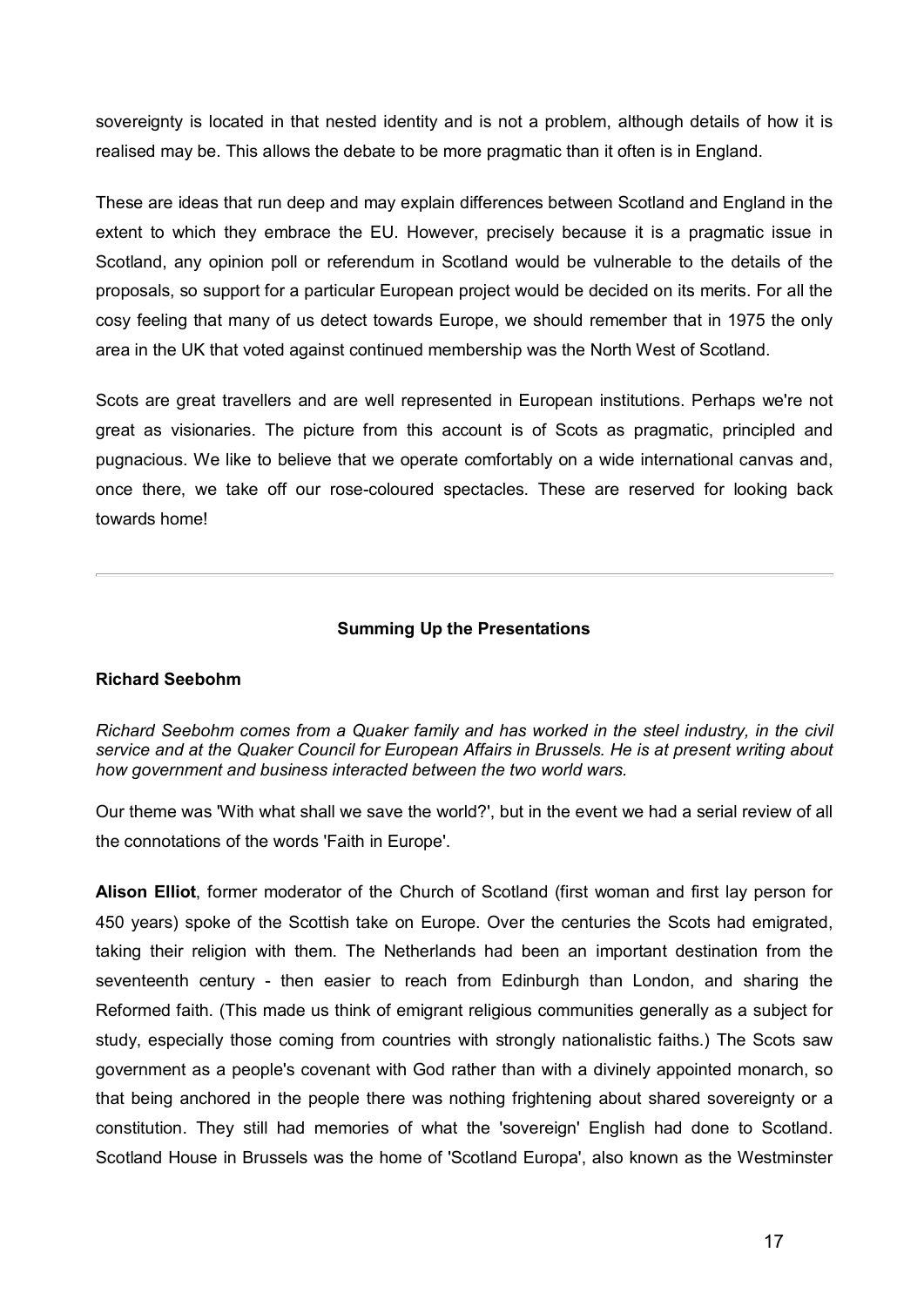Bypass. Thus the SNP was Europhile, but more with an eye to devolution than with an unquestioning enthusiasm.

**Jo Shaw** , now a professor at Edinburgh University, spoke of the (then) current state of play in the EU. She did not expect the constitutional treaty to be salvaged in its present form. This was in spite of the fact that all the member states had signed up and about half had ratified. Blair had ducked his responsibility in April 2004 by delegating the decision to the populace without any serious attempt to justify to them his decision to sign. This let the ratification genie out of the bottle. Saying no was costless to the citizen, as the French and Dutch realised.

Future accession treaties for new member states would give opportunities for the treaty amendments that were needed for the continued functioning of the EU - the Nice Treaty was workable for 25 members but not really for more than that. Unanimity would still be needed, with awkward results if it were derailed.

There are many levels of regret. The existing treaties are a confusing tangle of amendments. It is a pity that the 'pillars' have not been brought into the full EU machinery; in particular, Justice and Home Affairs is still inter-governmental and not open to scrutiny by the European Parliament. The EU Charter of Fundamental Rights (incorporated into the draft treaty) has symbolic importance, and the EU needs to give itself capacity to accede to the Council of Europe Convention on Human Rights. However, the Convention (the body that drafted the treaty) has been a useful forum for putting the new member states in the picture. At least, unlike the US, the EU polity has not been captured by big business. The (then current) UK presidency has taken some of the steps proposed in the treaty towards transparency for the proceedings of the Council of Ministers.

We should not disregard the effectiveness of the European Parliament, especially given the highly professional service of the advisory staffs supporting the various party groups. The Parliament addresses hard issues, whilst national parliaments tend to be sidetracked. Its links to Parliament addresses hard issue<br>member states are sadly weak.

**Marc Lenders**, formerly study secretary at the Brussels Ecumenical Centre and speaking from a Reformed Church allegiance, gave us a deeply thought presentation of his theological standpoint on faith in Europe. The theological discord that this might reveal has to be recognised before ethical dimensions of faith can be explored, important though these are.

He asked us to recognise the force of myth. Europa, who came from the middle east, was He asked us to recognise the force of myth. Europa, who came from the middle east, was<br>abducted by Zeus in the form of a bull. He marooned her in Crete and she could no longer exercise her curiosity about the outside world. Not exactly myth, there was the story of St Paul,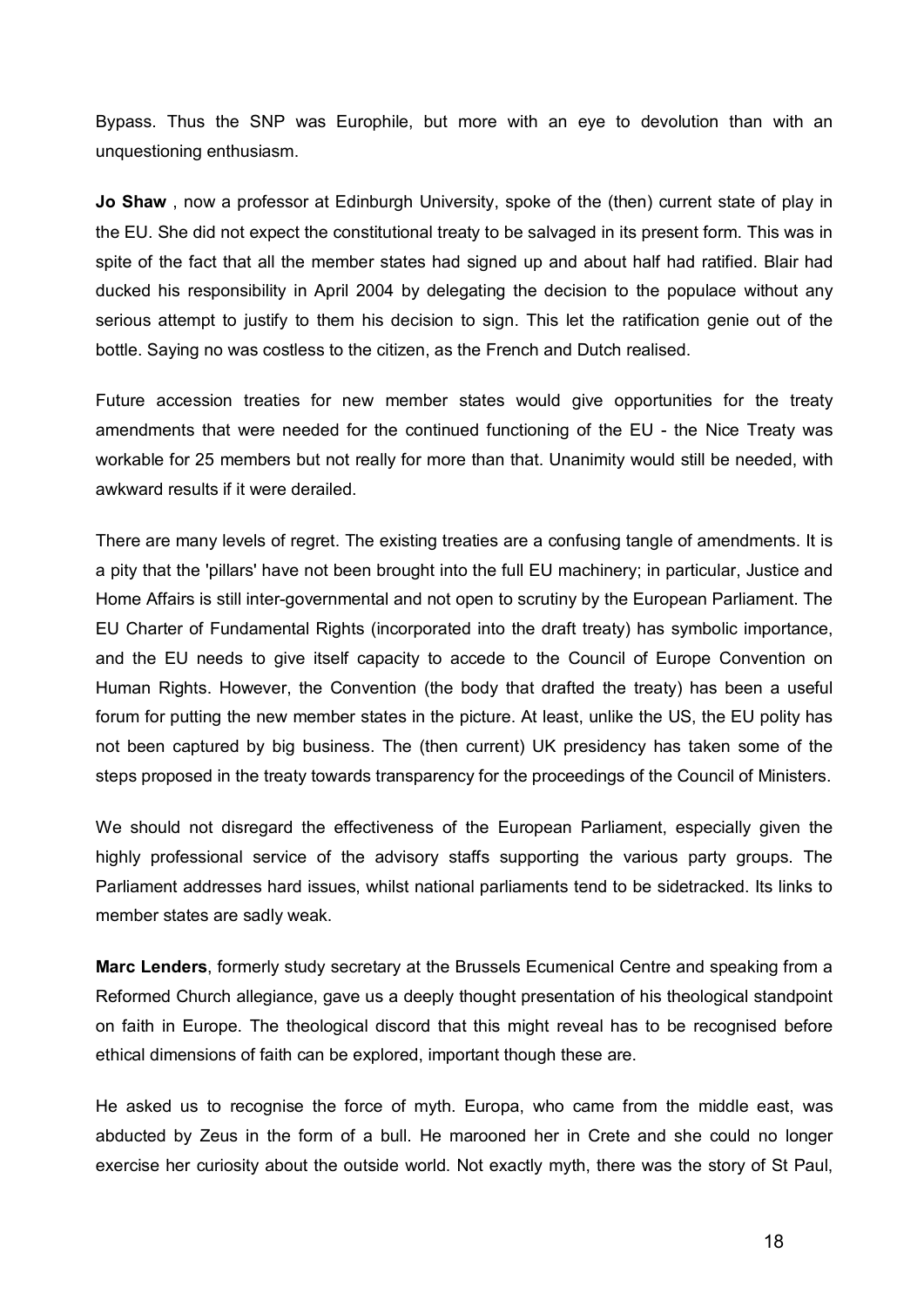driven by a dream to abandon early Christianity's heartland in the middle east and make his way to Rome. And we had a reawakening of these images as Turkey, now Muslim, applies to join the EU.

Christianity is transnational, transcultural. St Paul should not be seen as giving legitimacy to the idea of 'Christian Europe'. Also, his readiness to listen and then decide gives the lie to determinism. The EU from its inception has been a journey of reconciliation. Turkey is yet another staging point (and note that the Austrians had the seventeenth century Ottoman invasion to reflect on). But Protestantism is many-branched. It isn't feasible to pick and mix, so Marc's analysis had to reflect the Reformed [Calvinist] viewpoint. He had to some extent to resist the pressures of 'modernity', the enlightenment, reason as unique power, the unchallenged autonomy of the individual. It is easier for the Roman Catholics to stand up to these. The Protestants had to adapt while not losing grip, and succumbing either to a loss of identity or to fossilised extremism. The *cuius regio eius religio* concept from the Treaty of Westphalia made Protestantism national, The *cuius regio eius religio* concept from the Treaty of Westphalia made Protestantism national,<br>nationalistic and fragmented. Also, the return to the Bible as authority - the *sola scriptura* principle nationalistic and fragmented. Also, the return to the Bible as authority - the sola scriptura principle<br>- required interpretation and put power into the hands of theologians as well as princes of the church. Yet the Protestants, whilst trying to escape from 300 years of Catholic authority, have to admit that they had inherited the fact of faith from the Catholics. There has to be a visible church, and for this you need a boundary to determine who is in and who is out. Current evangelicals are perhaps over-keen to specify where this borderline lies. You shouldn't read the Bible to search for legitimacy but to meet God. Their Pentecostal wing, however, reaches ordinary people who were lost to the conventional churches.

The EU recognises that the churches have more than a marginal mission. It was looking to them to place non-economic values on the agenda when enlargement was being debated. These included the point that community is more than a bran tub of individuals. The concept of included the point that community is more than a bran tub of individuals. The concept of stewardship came in here, and the understanding that neither personal gain nor personal salvation are all there is to life on earth. Marc was worried in this context that the churches pay insufficient attention to the EU's position in the wider world. At the cusp, do we see Turkey as 'Europe' or 'wider world'? The concept of European identity still needs our reflections.

The Catholic-Protestant dialogue is difficult, partly because the Catholics are able to say exactly what they stand for. Could Protestants, drawing on the myths, parables, exhortations and exaltation in the scriptures, do likewise? (W H Auden had said: 'truth is Catholic, the search for it exaltation in the scriptures, do likewise? (W H Auden had said: 'truth is Catholic, the search for it<br>Protestant'.) What we must look for is incarnation - 'where God is'. God does not separate Himself from daily realities. The Protestant church should recognise its three roles: the institutional, giving its people a structure for their observances; the mystical, sacraments and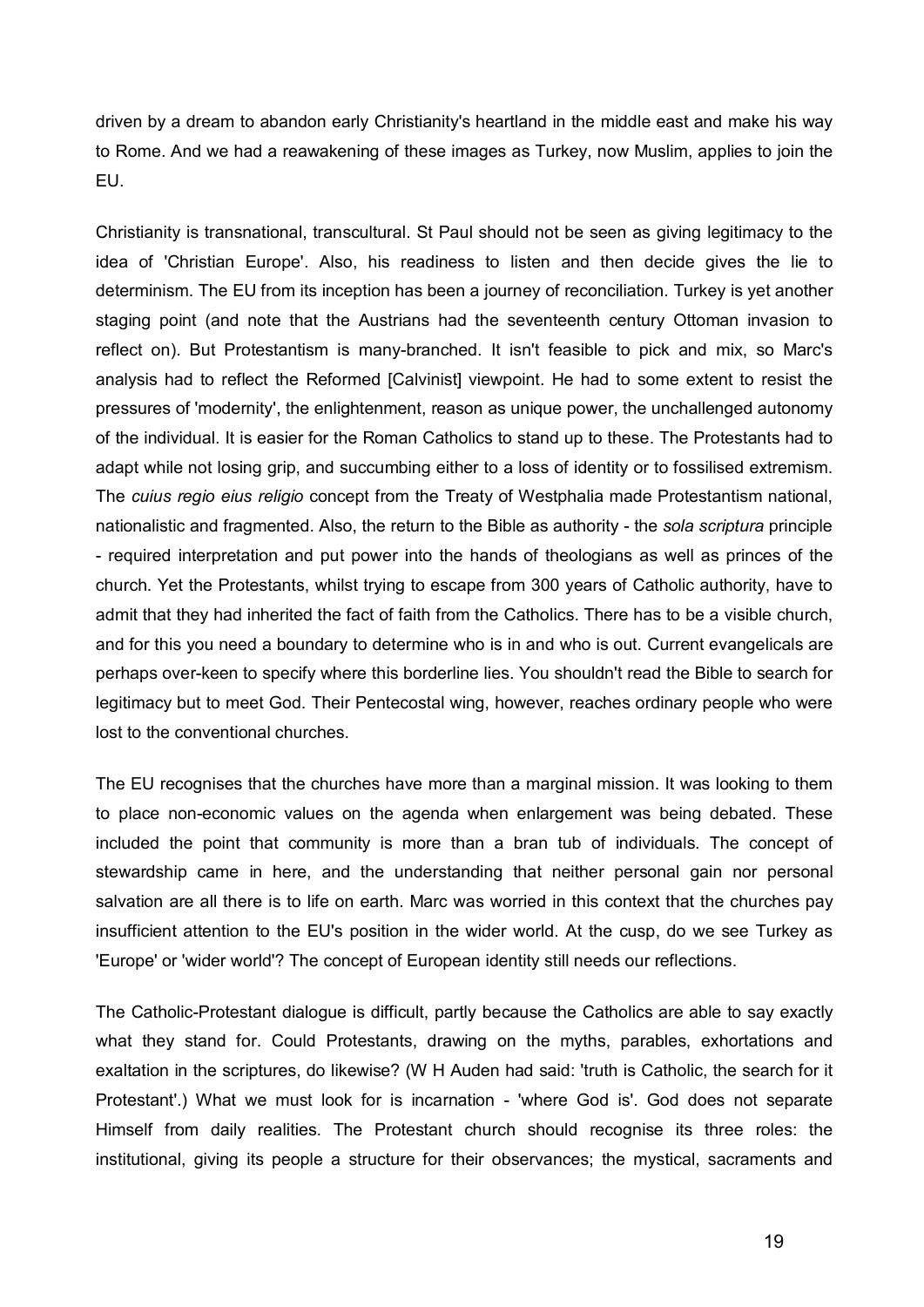symbols to express God's presence; and also (the dimension that Marc left for another occasion) symbols to express God's preser<br>protesting - with a very small p.

**Tim Duffy**, of the Scottish Catholic Justice and Peace Commission, provided a Catholic perspective.

The fact that he is a 'papist' doesn't mean that we can't walk together in a Faith in Europe The fact that he is a 'papist' doesn't mean that we can't walk together in a Faith in Europe<br>context. Catholic social teaching fits in with the faith in Christ that we all have in common. And Jesus Himself recaptured the social message of Isaiah. We should not give up our own allegiances. We share the search for justice, peace and the integrity of creation (though neoallegiances. We share the search for justice, peace and the integrity of creation (though neo-<br>conservatives cause us concern). Bonhoeffer asked what Jesus expects of us today - prayer, virtuous action. Tillich asked, what is our ultimate concern? But we have also to ask what are our idolatries? Does our concern for faith in Europe limit our view? We should not identify Europe with Christianity and see the rest of the world as mission territory. (It is time for a non-European pope!)

Thinking more specifically about faith, did Christianity become real for us only in terms of liturgy? Or, 'is liturgy what people do'? Tim sees faith more widely, on three specific levels.

## **1. Culture, identity, 'who I am'.**

Catholic teaching traces this through the Graeco-Roman heritage; recognition of external earthly sovereignty; the primacy of Rome (although the Donation of Constantine which purported to validate it was spurious); the 'sublime recapitulation' of the Benedictine monastic rule; the Islamic inputs of number, medicine and science; the great schism of 1054, 'when we all felt self-sufficient'; then in the nineteenth the great schism of 1054, 'when we all felt self-sufficient'; then in the nineteenth<br>century Pope Pius IX authenticated the Church's traditional beliefs and Leo XIII gave parallel recognition to modernity; the twentieth century brought new and complex ambiguities. Identity matters, because it is transcendentally drawn. We must expand it from insularity to God's image and the infinite worth of each of us.

## **2. Economics, resources, 'what I have'.**

The concept of community call us to respect each other and not to see other people instrumentally. The common good is not utilitarian. You can't hold down a skilled or professional career without a spiritual element in your makeup. Spirituality is the divine version of economics.

## **3. Politics, power,' what I do'.**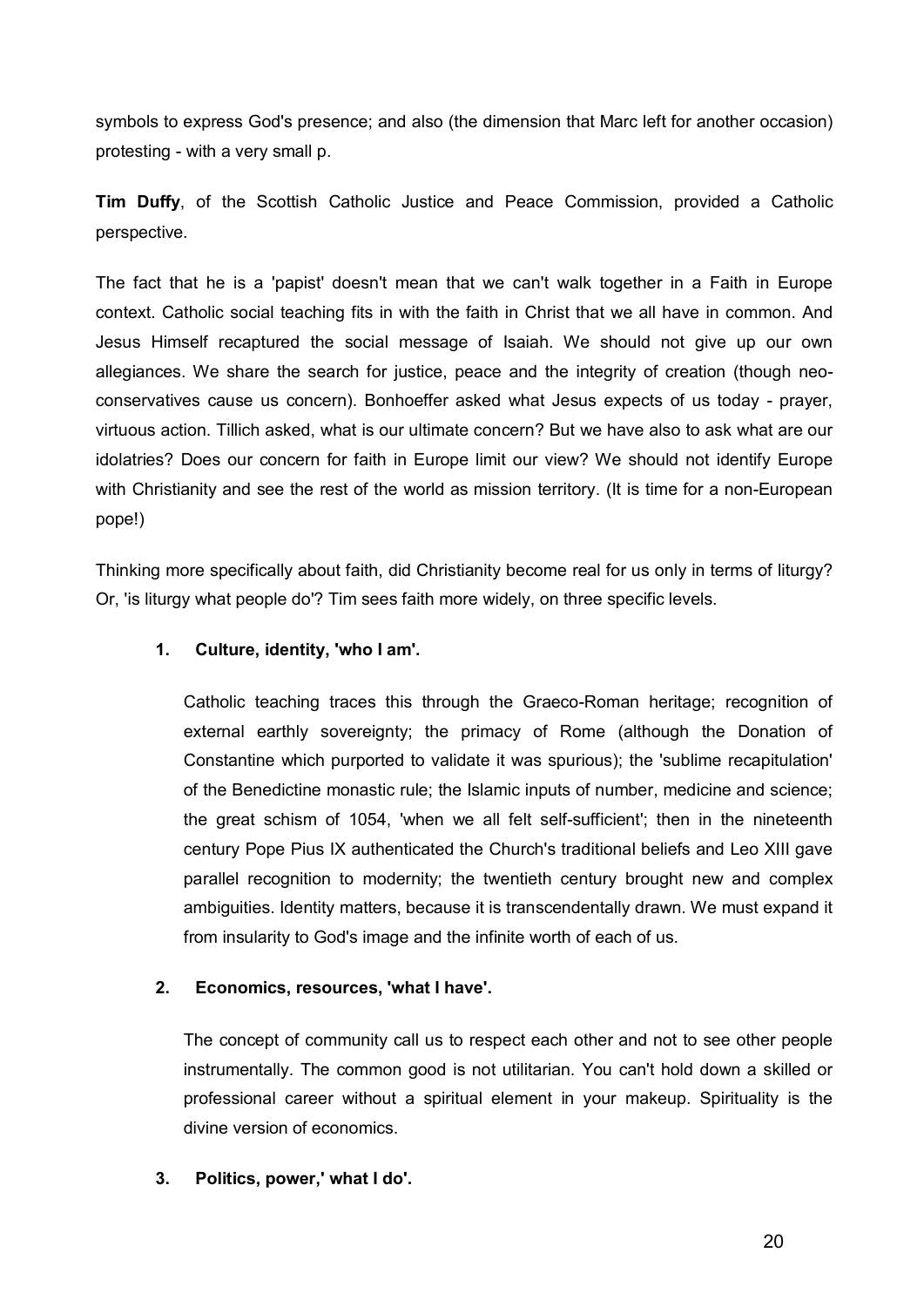'Power tends to corrupt...' but we have to accept and exercise the personal responsibility of power. The gospel gives it to us. But it must be mandated, not usurped.

In the EU context the concept of subsidiarity is important, too: power should be conferred at the most appropriate level. It makes a difference where the mandate conferred at the most appropriate level. It makes a difference where the mandate<br>comes from - the words paternal and fraternal come to mind. Power delegated from above can always be withdrawn ('power devolved is power retained'), whilst power from below is a matter of trust and accountability. Furthermore, accountability means more than just checking up. A statement from Vatican II: 'Let them not think that these bishops and priests are expert in every issue.'

The summing up session is best reported by "sound bites".

- Don't forget to add the ecological to the economic in your analysis.
- And don't think that growth in \$ terms is all there is to economics.
- Of course, England and Scotland have very different takes on the Reformation.
- Multiculturalism doesn't mean that we should squeeze religious education out of schools.
- Religious diasporas, just as religious minorities, need to have a voice.
- The organisation and role of the EU must matter to us.
- There (as elsewhere), faith groups have a unique contribution to make.
- It helps to disperse power (subsidiarity) and not to be imprisoned at the EU level by the individual member states. The Single European Act spoke of an ever-closer union of peoples, not an ever-closer union of states.
- Religion has been a factor in violence so how should the world make itself secure? Religion has been a factor in violence - so how should the world make itself secure?<br>The EU has the potential for 'soft power' as well as force. (CIMIC - civil-military The EU has the potential to<br>cooperation - has a place.
- Whatever happened to the World Council of Churches' 1994 Decade to Overcome Violence? We have, and shouldn't belittle, the supranational forces for peace: the UN, the OSCE, and indeed the EU.
- Corporate power is a factor, including the arms trade.
- Some of our fellow-Christians are fundamentalist, and aggressively so. We need to get closer rather than hiding from them. Ecumenism isn't just Orthodox/Catholic/Protestant.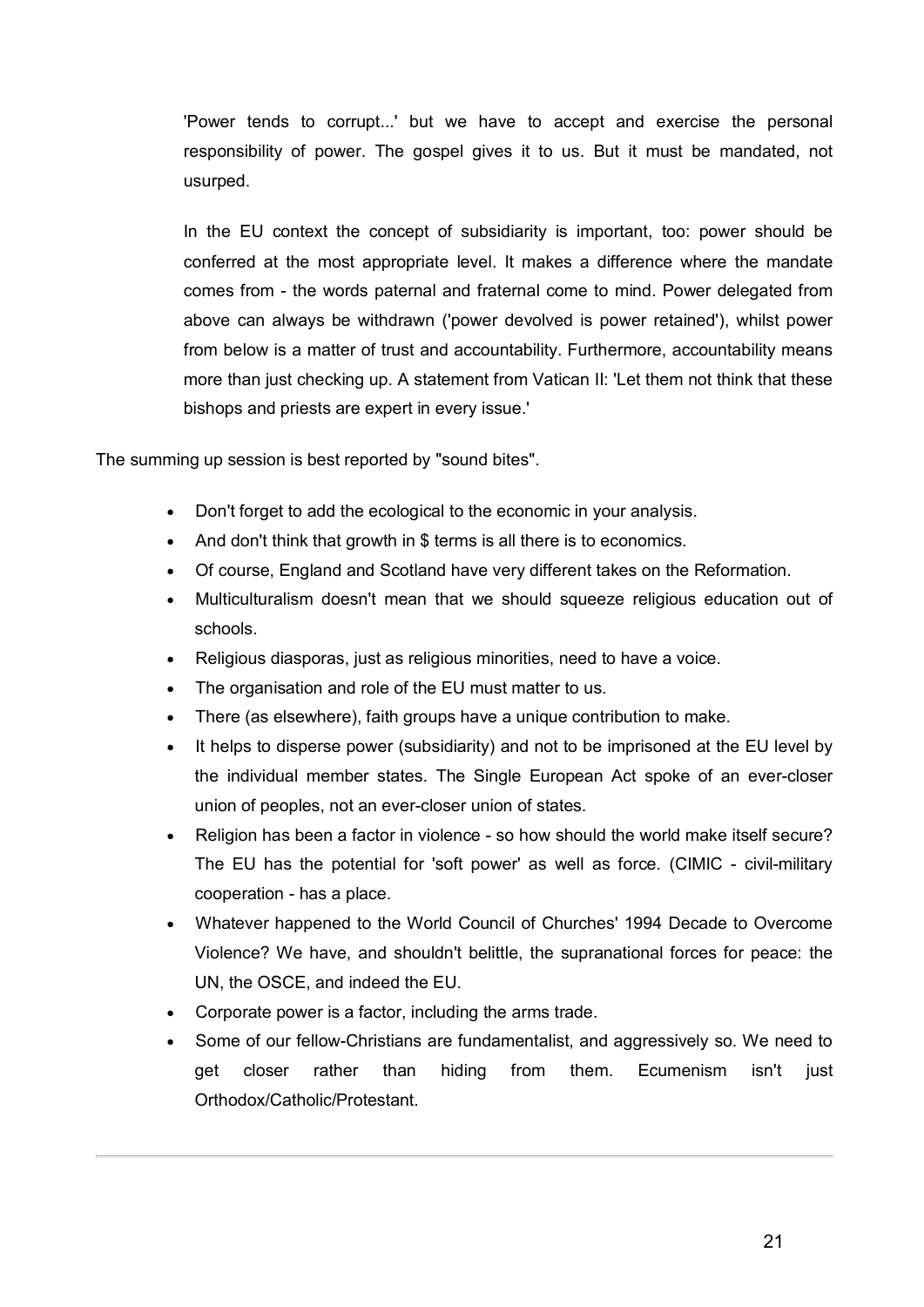## **Summing Up the Conference**

## **Philip Walters**

*Dr. Philip Walters is the secretary of Faith in Europe and a researcher, commentator and writer on religious life and religion-state relations in Russia, the former Soviet Union and Eastern Europe.* 

*In the final session Philip Walters identified what for him had been the main themes coming out of the presentations and discussions at the symposium, and the other participants added their own comments and raised questions for further discussion.*

## **Europe and Diversity**

Marc Lenders had spoken of a Europe 'respectful of its diversity'.

Chris Patten has observed that the nation-state is the largest unit to which people voluntarily feel allegiance. Globalisation, paradoxically, promotes regionalisation: some commentators have spoken of 'glocalisation'. The Single European Act envisaged ever-closer union of peoples (rather than of nation-states): it would be good to refocus on this aim. There is the potential within the European Union for the smaller nations to make their voices heard, especially since the EU's recent expansion eastwards.

As the EU grows, an ever more important question concerns the role of religious minorities and diaspora groups. Every religion is a minority somewhere, and has experience of minority status. The question arises as to how immigrant faith groups can become integrated: does their sacred story become integrated, or does it remain based in their home country? Do they remain liminal? The aim of some churches, particularly Orthodox churches, in diaspora is to preserve their own identity, including their national identity.

How should religious groups best make their concerns known: via their own institutional structures, or through more informal channels?

## **How Europe Runs Itself**

The main problem in England is not Euroscepticism but gross ignorance. The failure of ordinary citizens to feel connected with the European institutions is not the fault of the latter, however, but the result of the failure of national parliaments to convey information and contact back and forth.

Subsidiarity - that power should be exercised at the lowest appropriate level - is a principle of governance explicitly recognised in the Maastricht Treaty. It echoes principles of governance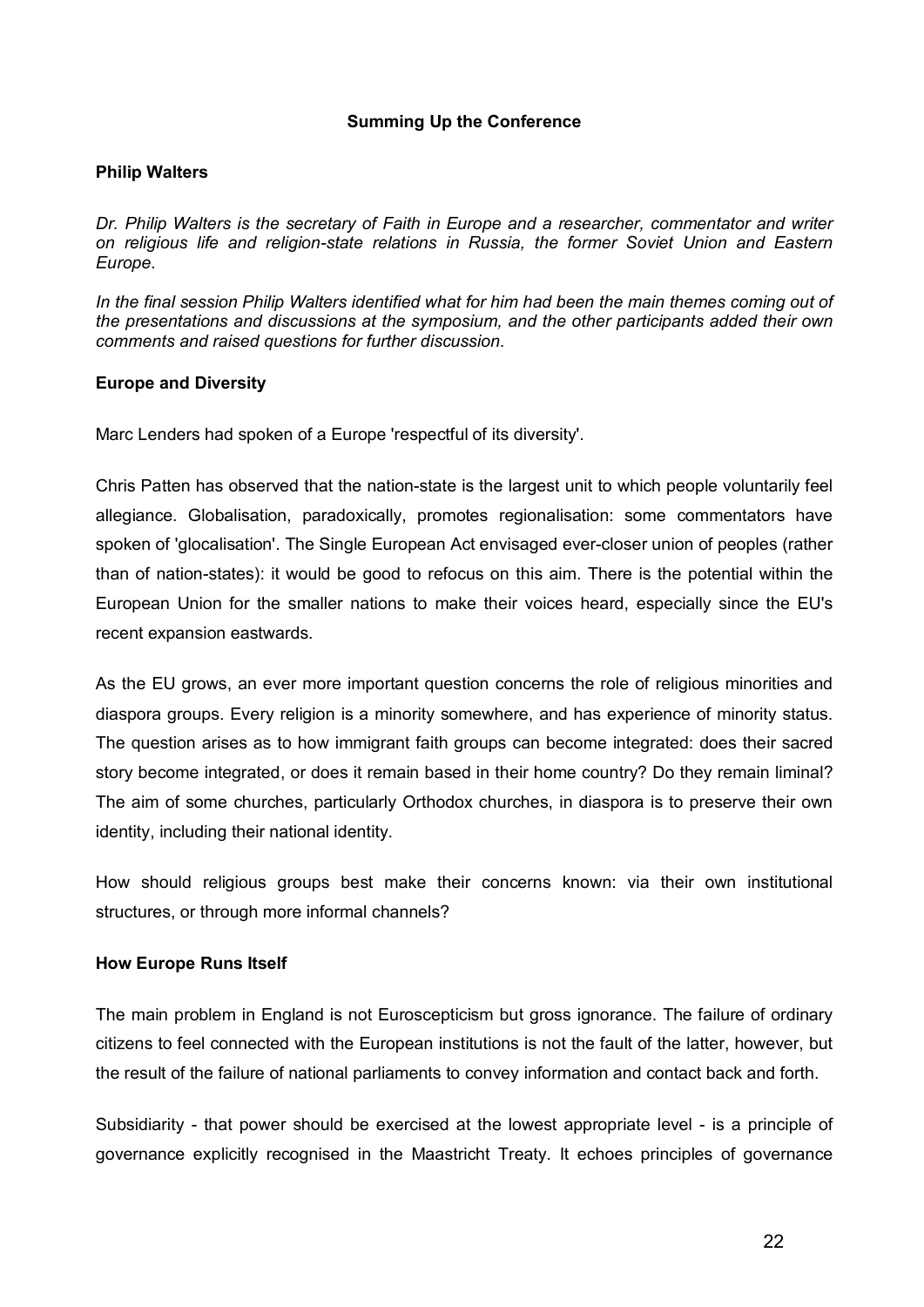found in Catholic social teaching and in Calvinist church practices. An African proverb: 'Hold power like an egg: not so lightly that you drop it, nor so tightly that you crush it.'

Christian social teaching addresses culture, economics and politics. We could redefine these respectively as identity (who I am), resources (what I have) and power (what I do). We thus bring abstractions to the personal level and stress the need for a personal practical response. Citizens should be empowered.

There may never be a European Constitution, because people have now got a taste for saying no in referenda, and perceive moreover that they can say no and make a gesture but at little actual cost. The implications of the failure to introduce a European Constitution are not as negative as cost. The implications of the failure to introduce a European Constitution are not as r<br>they might appear at first sight, however. The role of referenda is potentially positive.

## **The Unique Nature of Churches and Faith Groups**

They are at once international and local. They fruitfully combine an identification with secular They are at once international and local. They fruitfully combine an identification with secular<br>concerns with an aloofness from the world. They have three manifestations: institutional, mystical and protesting.

## **Areas of Concern for Faith Groups**

The proposed Constitution recognised the contribution of faith communities to the future of Europe and committed the EU to 'open, regular and transparent dialogue' with them. Even though the Constitution has not been ratified this concept has already been approved by all the member states.

Areas identified in the symposium as of particular concern to religious believers were: employment; the environment; human rights; migration; and interdenominational and interfaith understanding (Catholic-Protestant-Orthodox-Muslim). Faith communities need to address the question of how to overcome the hurt done by the Christian world to the Islamic world. Without Islam the world would lack medicine, science and numbers.

It is also necessary to take up dialogue between religious people on the one hand and humanists/secularists on the other. Protestants could be bridge-builders here. The debate on secularism in Turkey could shed new light on debate on this topic in Western Europe. There is growing tension between the secularist intelligentsia elite on the one hand and fundamentalist evangelicalism on the other. Does Faith in Europe have a role in facilitating dialogue here?